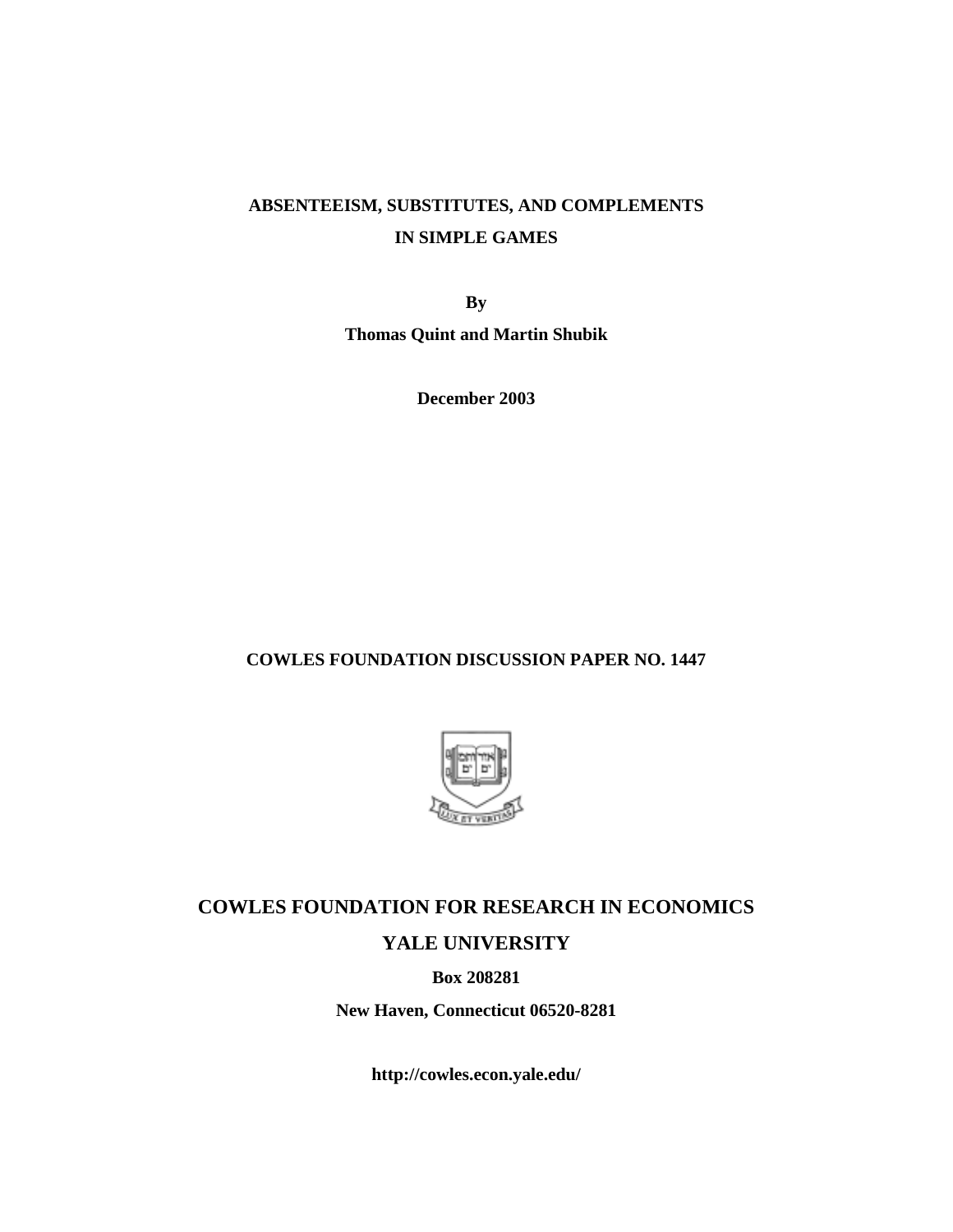# Absenteelism, Substitutes, and Complements in Simple Games<sup>\*</sup>

Thomas Quint

Department of Mathematics, University of Nevada at Reno, Reno NV 89557 Martin Shubik

Cowles Foundation, Yale University, New Haven CT 06511

November 2003

### Abstract

A voting with absenteeism game is defined as a pair  $(G; r)$  where G is an *n*-player (monotonic) simple game and r is an *n*-vector for which  $r_i$  is the probability that player  $i$  attends a vote. We define a power index for such games, called the absentee index. We axiomatize the absentee index and provide a multilinear extension formula for it. Using this analysis we re-derive Myerson's (1977, 1980) "balanced contributions" property for the Shapley-Shubik power index. In fact, we derive a formula which quantitatively gives the amount of the "balanced contributions" in terms of the coefficients of the multilinear extension of the game.

Finally, we define the notion of substitutes and complements in simple games. We compare these concepts with the familiar concepts of dummy player, veto player, and master player.

*Keywords:* simple game, Shapley-Shubik power index, absenteeism, multilinear extension, balanced contributions, substitute, complement

JEL Classification: C7, C71, D72 AMS Classification: 91A12, 91B12

### Introduction

Perhaps there is no more appealing use of cooperative game theory than the use of simple games to model decision-making bodies. A subset of players is a "winning" coalition" if it can enforce its will on the rest of the voters, no matter what those other voters do; otherwise it is a "losing coalition." In terms of the characteristic function V of a transferable utility game, a winning coalition S has  $V(S) = 1$ , while  $V(T) = 0$  if T is losing.

<sup>\*</sup>The authors thank P. Dubey, G. Owen, F. Sanchez, L. Shapley, A. Taylor, J. Wako, and W. Zwicker for helpful discussions.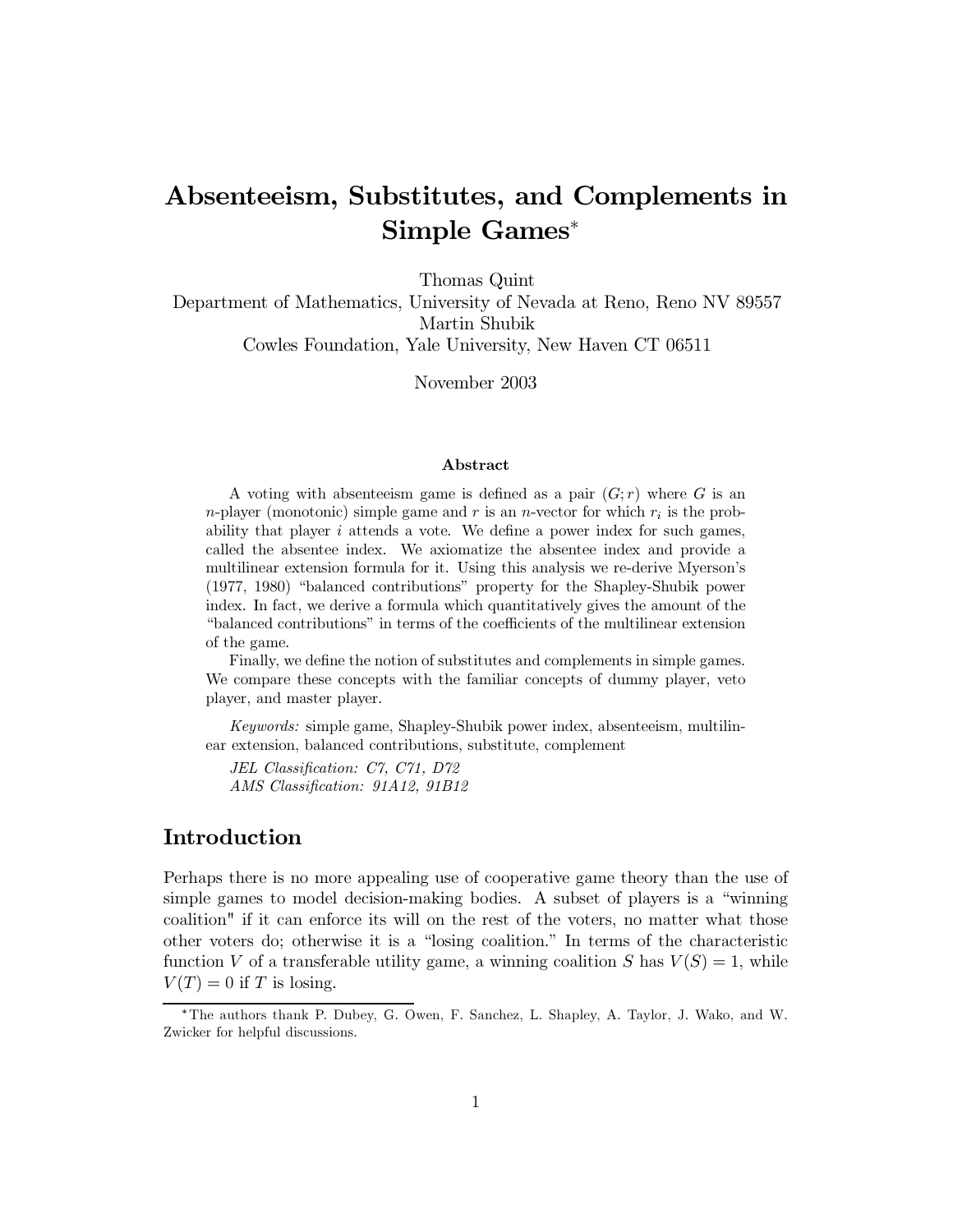The beauty of this simple model is that one may apply the mathematical theory of games to derive interesting political insights. In 1954, Shapley and Shubik applied the Shapley value (Shapley, 1953) to simple games, obtaining the Shapley-Shubik power index (SSPI). The SSPI is now widely regarded as a measure of players' power in a voting system, based solely on the structure of the set of winning coalitions.

In this paper we add absentees in to the model. It is well-known that often absenteelism is high in such non-compulsory votes as presidential midterm elections, corporate shareholder elections or departmental faculty votes. There is clearly a (generally small) cost to voting which many individuals do not wish to incur. Even if costless, voters often feel as if their vote won't make a difference. Finally, an individual may be too ill to go to the polls, or be away on vacation and have neglected to obtain an absentee ballot.

At this point we emphasize the difference between absenteeism and abstention. Abstention is the willful act of attending a vote and then not voting "yea" or "nay." There is a small literature in which abstention is modelled. The main idea is that there are more than two choices when voting on an issue — with "yea" being the highest level of support and "nay" being the highest level of opposition. Abstention corresponds to one of the "middle" choices (see, e.g., Felsenthal–Machover  $(1997, 1997)$ 1998) or Freixas-Zwicker  $(2002)$ .

On the other hand, we view absenteeism as the failure to attend a vote. It is not strategic in any way. However, it can make a difference in two ways. First, if enough players are absent there will fail to be a quorum present. In the familiar terminology of simple games, we mean that there is no minimal winning coalition of players present.<sup>1</sup> Second, certain players being absent can affect the abilities of those remaining to form winning coalitions, hence affecting their power. In our analysis below we attempt to capture both of these effects.

We begin by assuming that each player  $i$   $(i = 1, ..., n)$  has an independent probability  $r_i$  of being present (= not absent) for a vote. A voting-with-absenteeism game, then, is defined by the vector  $r$  together with an underlying simple game  $G$ .

We then define a power index for such games. This index, which we call the absentee index, is essentially a weighted average of the SSPI's of all  $2^n$  possible subgames. The weights are the probabilities that each such subgame will form, given the vector of absentee probabilities  $r$ .

It then turns out that there is a natural axiomatization for our index, much in the spirit of Dubey's (1975) axiomatization of the SSPI. In addition, we prove a multilinear extension formula for our index, which generalizes Owen's (1972) formula for the Shapley value in the special case of simple games.

Finally, we use these results to re-prove an interesting property of the SSPI, first found by Myerson (1977, 1980). This is the "balanced contributions" property. Take any simple game  $G$ , and consider any two players i and j. Then, the change in i's SSPI caused by absenting player  $j$  from  $G$  is exactly the same as the change in  $j$ 's SSPI caused by absenting player i from G. Myerson proved this result by using a

Of course we freely admit that a truly realistic model of real world quorums would be much more complex than this. But we feel this is a start!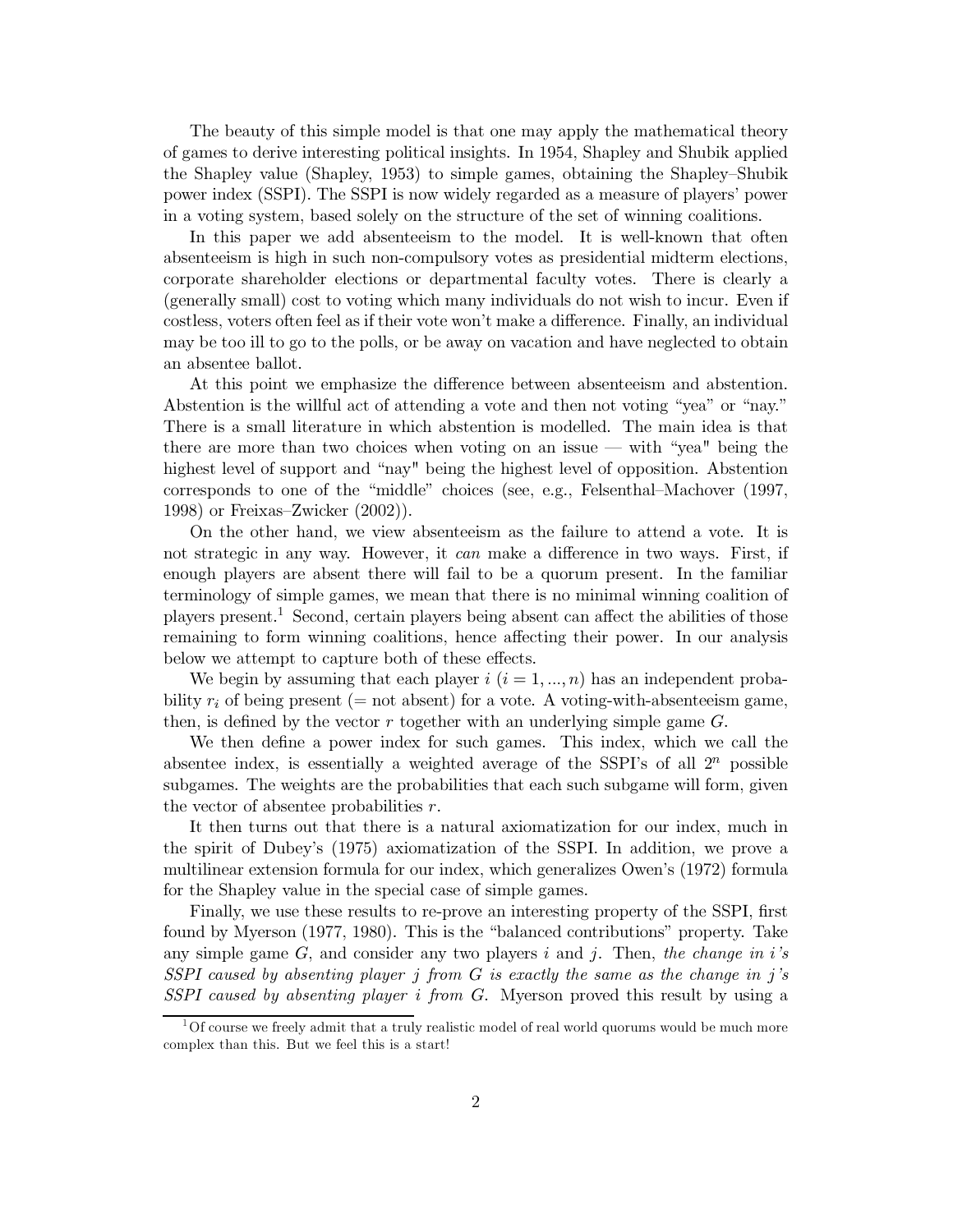symmetry argrument, never giving a formula for the magnitude of the changes in  $i$ and  $j$ 's SSPI. Our proof does give such a formula, in terms of the coefficients of the multilinear extension of the game.

Put another way, balanced contributions means that  $i$ 's valuation of  $j$ 's presence in the game is exactly j's valuation of i's presence. If the two players' valuation of each other's presence is positive, we call them **complements**; if negative they are substitutes. We close the paper by proving some theorems linking the concepts of substitutes/complements with the more familiar concepts of master player, veto player, and dummy player from the theory of simple games.

#### Games, Simple Games, and Multilinear Extensions 1

A transferable utility (TU) game is a pair  $G = (N, V)$  in which  $N = \{1, ..., n\}$  is the player set and  $V: 2^N \to \mathbb{R}$  is the characteristic function. Here  $2^N$  denotes the set of **coalitions**, i.e., the set of subsets of N.  $V(S)$  represents the "worth" of coalition  $S$ , i.e., the maximum total surplus the members of  $S$  could generate for themselves no matter the players of  $S^c$  do. [We will use the notation " $S^{c}$ " to mean the complement of coalition S. The notation  $S/i$  means the set of players in S except for  $i$ .

A simple game is a TU game for which

- 1) The range of V is contained in the two element set  $\{0, 1\}$ ,
- 2)  $V(S) \leq V(T)$  whenever  $S \subseteq T$  (monotonicity), and
- 3)  $V(\emptyset) = 0$ .

Note that we do *not* require that  $V(N) = 1$ . Hence it is possible for  $V(S) = 0$  for all  $S \subseteq N$  — we call such a game the **zero game** and denote it by  $Z^n$ . Let  $\mathcal{G}^n$  be the set of all simple games with *n* players. Also, let  $\tilde{\mathcal{G}}^n = \{G \in \mathcal{G}^n : G \neq Z^n\}.$ 

Suppose  $G = (N, V) \in \mathcal{G}^n$ . A coalition S is **winning** if  $V(S) = 1$ ; otherwise (if  $V(S) = 0$  it is losing. Let W be the set of winning coalitions. A member of W is a minimal winning coalition if each of its proper subsets is losing. Let  $MWC$  be the set of minimal winning coalitions. The reader will note that any element of  $\mathcal{G}^n$ can be defined by either  $W$  or  $MWC$  in lieu of its characteristic function  $V$ . Hence we use the notation " $G = (N, W)$ " or " $G = (N, MWC)$ " without ambiguity.

Fix  $G \in \mathcal{G}^n$ . A player i is a **dummy player** (in G) if  $V(S \cup \{i\}) = V(S)$  for all  $S \in 2^N$ ; equivalently, i is a dummy player if he is a member of no minimal winning coalition. If  $V({i}) = 1$  we call i a **master player**, while if  $i \notin S \Rightarrow V(S) = 0$  we call *i* a **veto player**. Finally, a **dictator** is any player who is simultaneously a master player and a veto player.

Suppose  $G_1$  and  $G_2$  are elements of  $\mathcal{G}^n$ , with characteristic functions  $V_1$  and  $V_2$  respectively. Then the join of  $G_1$  and  $G_2$ , denoted  $G_1 \vee G_2$ , is the element of  $\mathcal{G}^n$  with characteristic function max( $V_1, V_2$ ). Dually, the meet of  $G_1$  and  $G_2$ , denoted  $G_1 \wedge G_2$ , is the element of  $\mathcal{G}^n$  with characteristic function min $(V_1, V_2)$ . Finally, if  $G \in \mathcal{G}^n$  and  $\pi$  is a permutation of N, we define  $\pi G \in \mathcal{G}^n$  as  $(N, \pi V)$ , where  $\pi V(S) = V(\pi^{-1}(S)) \ \forall S \in 2^N$ .

Suppose  $G = (N, V)$  is a TU game. An **ordering** is any permutation of the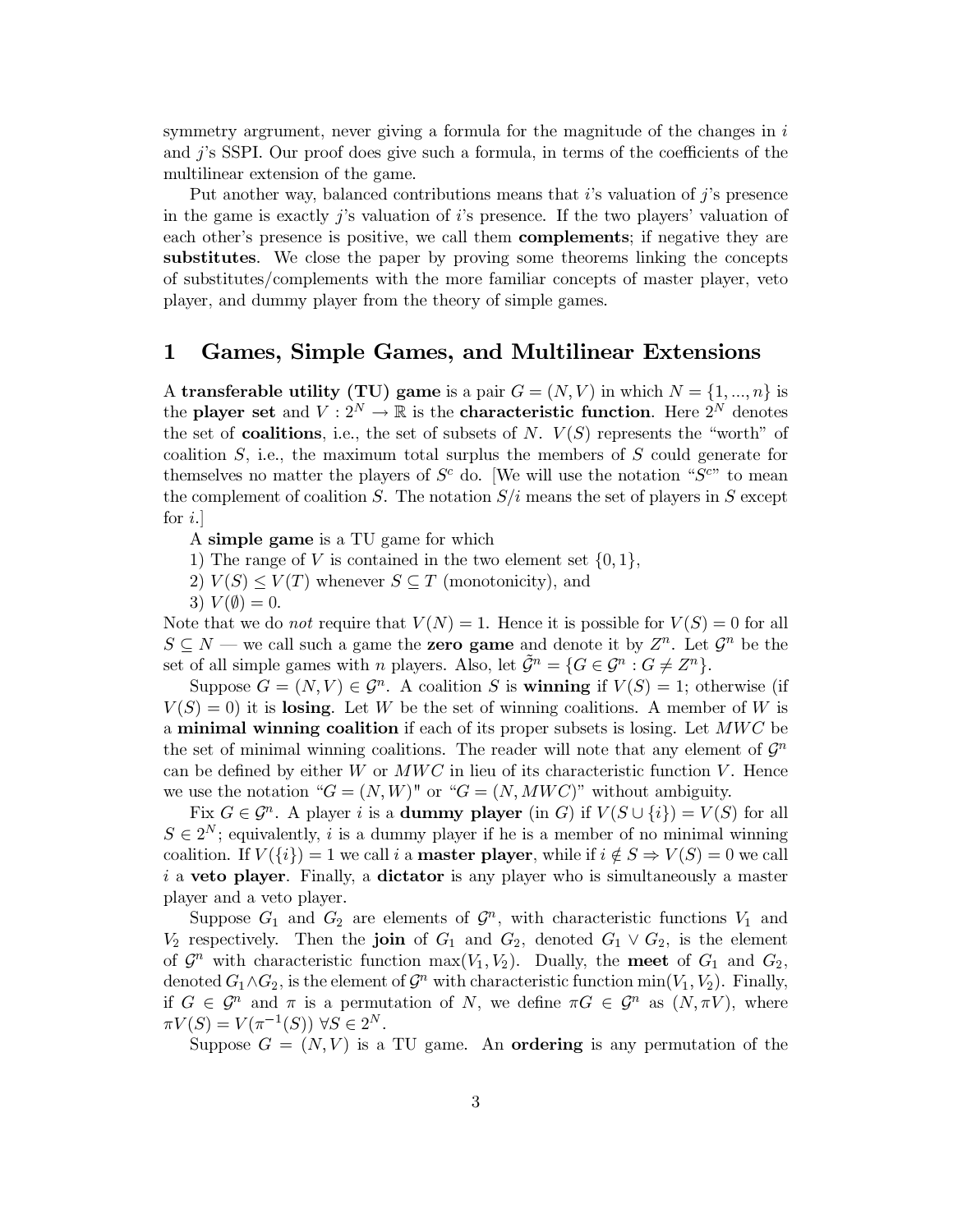players in N. Given an ordering R and a player i, the **predecessors of** i, denoted  $P_R(i)$ , is defined as the set of players who precede i in R. The **Shapley value**  $\psi(G)$ (Shapley, 1953) is the *n*-vector defined by

$$
\psi_i(G) = \frac{1}{n!} \times \sum_{\text{orderings } R} [V(P_R(i) \cup \{i\}) - V(P_R(i))].
$$

Hence the Shapley value measures the average marginal worth of the players over all possible orderings of the players.

Again suppose  $G = (N, V)$  is a TU game. The **multilinear extension** of G (Owen 1972) is the function  $f : \mathbb{R}^n \to \mathbb{R}$  given by  $f(x_1, ..., x_n) = \sum_{S \in \mathcal{P}} \prod_{i \in S} x_i \prod_{i \in S^c} (1$  $x_i$ )  $V(S)$ . Owen proved the following formula, which often simplifies the calculation of the Shapley value:

$$
\psi_i(G) = \int_0^1 \frac{\partial f}{\partial x_i}(t, t, ..., t) dt.
$$
\n(1.1)

In words: The Shapley value is the integral of the partial derivative of the multilinear extension, taken along the line from the origin to  $(1, ..., 1)$ .

In the special case of simple games, the Shapley value is called the **Shapley Shubik power index** (SSPI). In this setting,  $\psi_i(G)$  measures the power of player *i* within the voting system where the set of coalitions able to enforce their will is precisely W. To get a formula for  $\psi(G)$ , we consider two cases. First, if G is the zero-game, then the quantity  $V(P_R(i) \cup \{i\}) - V(P_R(i))$  will be zero for all R and i, and so  $\psi(G) = (0, ..., 0)$ . This is an important case in what follows, because it says that if no winning coalitions can form then there is no payoff for anyone in terms of power.

Second, if G is not the zero-game, consider any ordering R. Then there will be precisely one player, called the swing player of R, for whom  $V(P_R(i) \cup \{i\})$  –  $V(P_R(i)) = 1$ ; for all other players this quantity is 0. The SSPI for player i (i =  $1, ..., n$  is simply the probability that player i is a swing player, assuming that all orderings are equiprobable. Mathematically, we have

$$
\psi_i(G) = \frac{1}{n!} \sum_{S \in W: S/i \notin W} (|S| - 1)!(n - |S|)!.
$$

Dubey (1975) axiomatized the SSPI, via the theorem below:

**Theorem 1.1:** The function  $h: \tilde{\mathcal{G}}^n \to \mathbb{R}^n$  satisfies the following axioms:

- 1) If i is a dummy player in G, then  $h_i(G) = 0$ . [Dummy]
- 2)  $\sum_{i=1}^{n} h_i(G) = 1$  for any  $G \in \tilde{\mathcal{G}}^n$ . [Efficiency]

3) If  $\pi$  is a permutation of N and  $i \in N$ , then  $h_{\pi(i)}(\pi G) = h_i(G)$ . [Symmetry] 4) For any  $G_1, G_2 \in \tilde{\mathcal{G}}^n$ ,

$$
h(G_1) + h(G_2) = h(G_1 \vee G_2) + h(G_1 \wedge G_2). \text{ [Additivity]} \tag{1.2}
$$

if and only if  $h(G) = \psi(G) \,\forall G \in \tilde{\mathcal{G}}^n$ .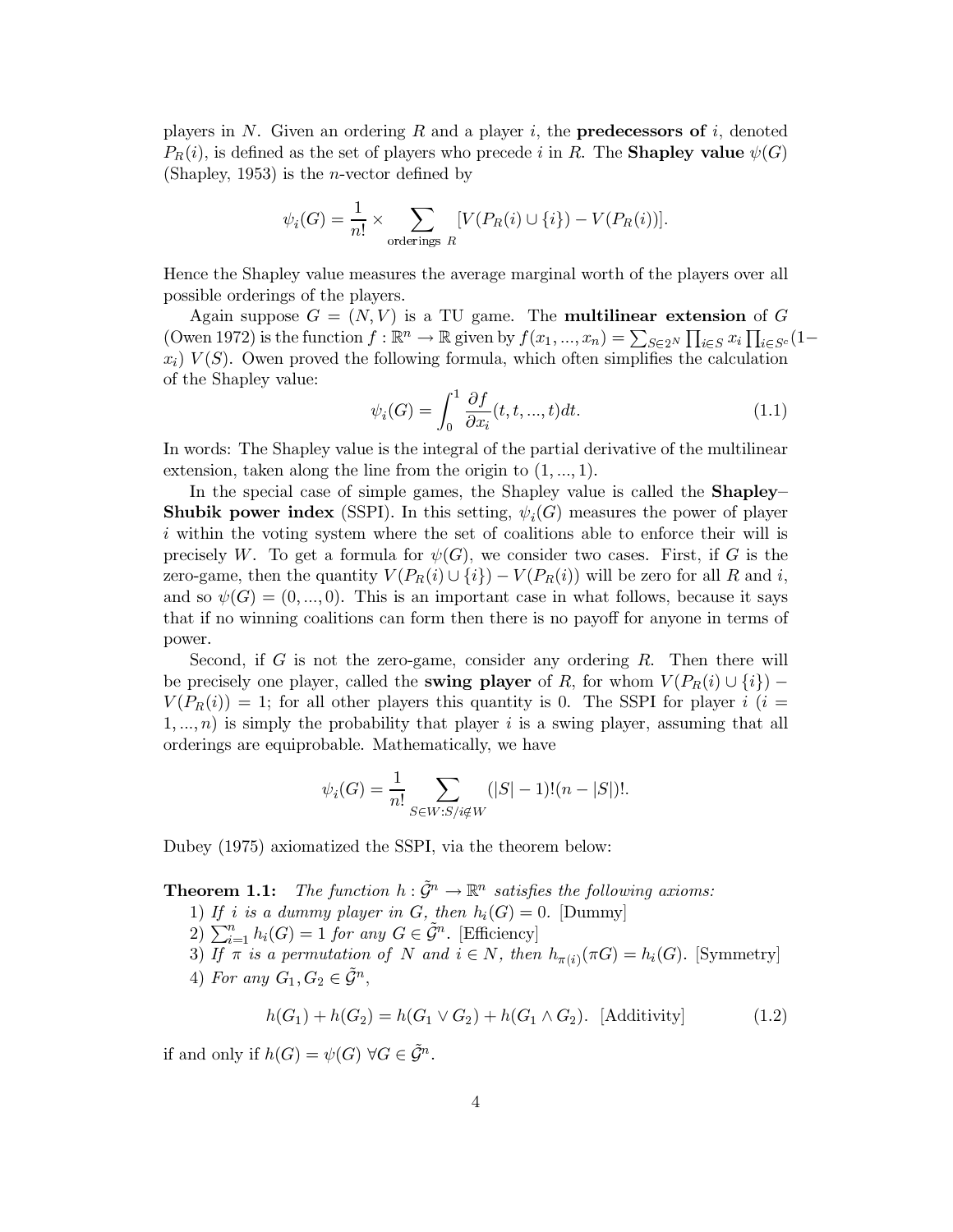**Remark 1.2:** One may easily extend Dubey's result to the case where the domain of h is  $\mathcal{G}^n$ , not  $\tilde{\mathcal{G}}^n$ . Besides changing all of the " $\tilde{\mathcal{G}}$ "s to " $\mathcal{G}$ "s, the only change in the statement of the theorem is to replace the "1" with " $V(N)$ " in the Efficiency Axiom.

For the multilinear extension in the case of simple games, we have

$$
f(x_1, ..., x_n) = \sum_{S \in W} \prod_{j \in S} x_j \prod_{j \in S^c} (1 - x_j).
$$

**SO** 

$$
\frac{\partial f}{\partial x_i} = \sum_{S \in W: S \ni i} \prod_{j \in S: j \neq i} x_j \prod_{j \in S^c} (1 - x_j) - \sum_{S \in W: S \not\ni i} \prod_{j \in S} x_j \prod_{j \in S^c: j \neq i} (1 - x_j)
$$
\n
$$
= \sum_{\substack{S \in W: S \ni i \\ \text{and } S/i \notin W}} \prod_{j \in S: j \neq i} x_j \prod_{j \in S^c} (1 - x_j) + \sum_{\substack{S \in W: S \ni i \\ \text{and } S/i \in W}} \prod_{j \in S: j \neq i} x_j \prod_{j \in S^c} (1 - x_j)
$$
\n
$$
- \sum_{S \in W: S \not\ni i} \prod_{j \in S} x_j \prod_{j \in S^c: j \neq i} (1 - x_j).
$$

The last two terms cancel out here, so we have

$$
\frac{\partial f}{\partial x_i} = \sum_{\substack{S \in W: S \ni i \\ \text{and } S/i \notin W}} \prod_{j \in S: j \neq i} x_j \prod_{j \in S^c} (1 - x_j). \tag{1.3}
$$

#### $\bf{2}$ The Model of Absenteeism and the Absentee Index

We now assume that each player has an independent random probability of being absent from the game. Formally, we define  $r_i$  to be the probability that i is "present" in the game (and so  $1 - r_i$  is the probability that he is "absent"). A voting-with**absenteeism** game is thus defined by the quantities  $(G; r)$ , where  $G \in \mathcal{G}^n$  is called the "underlying simple game" and  $r$  is an *n*-vector of probabilities. The class of all *n*-player voting-with-absenteeism games is denoted by  $\mathcal{A}^n$ .

Our goal is to define a power index for these games. To this end, suppose we are given a voting-with-absenteeism game  $(G; r)$ , in which  $G = (N, MWC)$ . For  $S \in 2^N$ , let  $p_S = \prod_{i \in S} r_i \prod_{i \in S^c} (1 - r_i)$ . Thus  $p_S$  is the probability that the set of voters present is precisely S. Next, define  $G^S = (N, MWC^S)$ , where  $MWC^S =$  ${T \in MWC : T \subseteq S}$ .  $G^S$  is the game that occurs if the set of voters present is S; the only minimal winning coalitions are those from the underlying game which are completely composed of members of  $S$ . Note that if  $S$  contains no minimal winning coalitions, then  $G^S$  is the zero-game.

**Proposition 2.1:** Suppose  $G_1 = (N, MWC_1), G_2 = (N, MWC_2),$  and  $S \in 2^N$ .<br>Then a)  $(G_1 \vee G_2)^S = G_1^S \vee G_2^S$  and b)  $(G_1 \wedge G_2)^S = G_1^S \wedge G_2^S$ .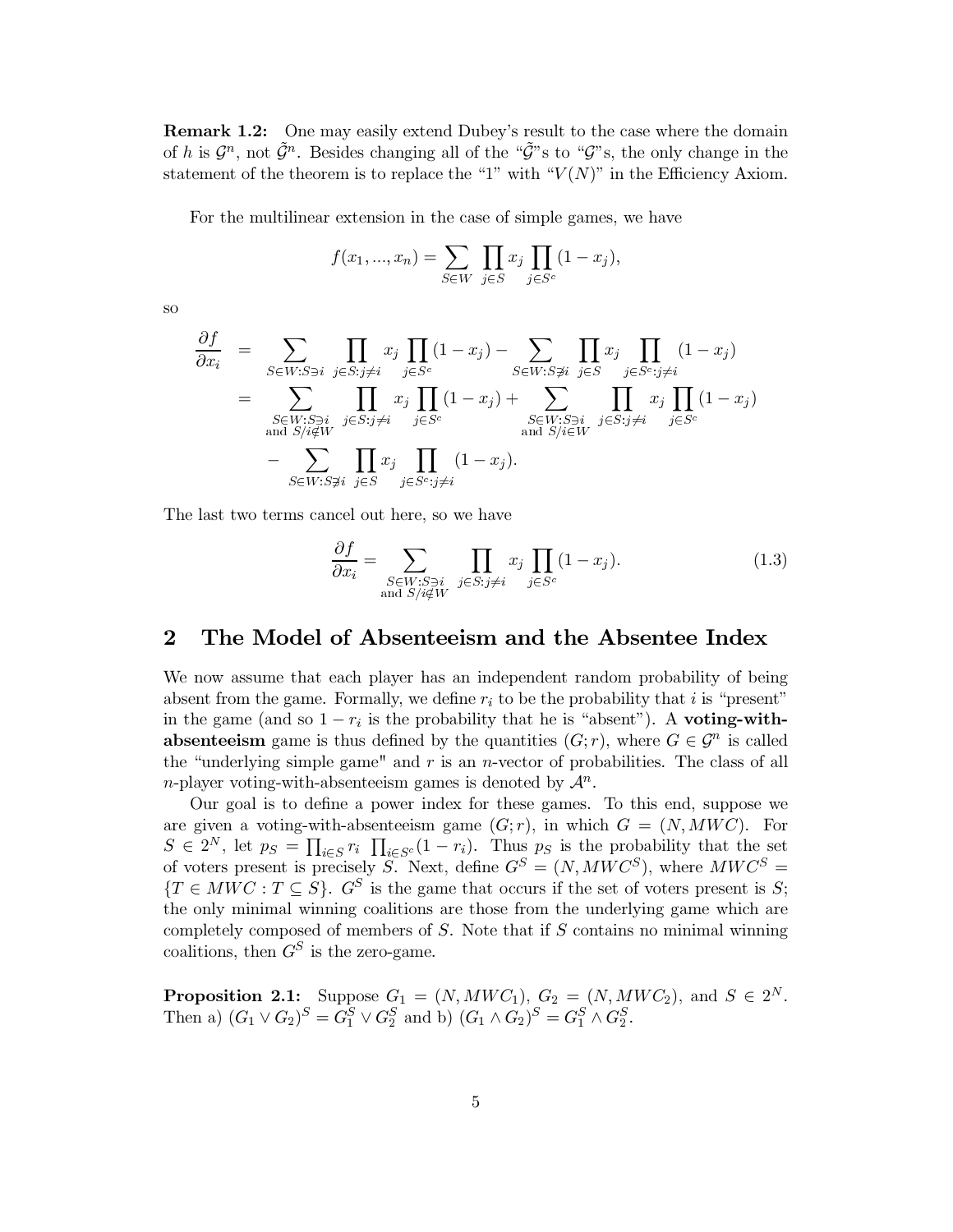**Proof:** Before we start, let us define the notation  $W(G)$  to mean the set of winning coalitions of  $G$ , and  $2^S$  to be the set of subsets of S.

To prove a), we aim to show that  $W((G_1 \vee G_2)^S) = W(G_1^S \vee G_2^S)$ . First suppose  $T \in W(G_1^S \vee G_2^S)$ . Without loss of generality  $T \in W(G_1^S)$ . This means that  $\exists X \subseteq T : X \in MWC_1 \cap 2^S$ . But  $X \in MWC_1$  implies X is winning in Now suppose  $T \in W(G_1 \vee G_2)^S$ . This implies  $\exists X \subseteq T : X \in W(G_1 \vee G_2) \cap 2^S$ . But<br>this implies  $X \in W(G_1) \cap 2^S$  or  $X \in W(G_2) \cap 2^S$ , which implies  $X \in W(G_1^S)$  or  $X \in W(G_2^S)$ . Thus  $X \in W(G_1^S \vee G_2^S)$ , which gives  $T \in W(G_1^S \vee G_2^S)$ .

We prove b) similarly. First suppose  $T \in W(G_1^S \wedge G_2^S)$ . This means  $\exists X, Y \subseteq T$ :  $X \in W(G_1) \cap 2^S$  and  $Y \in W(G_2) \cap 2^S$ . But then  $X \cup Y$  is

1) winning in  $G_1$  and in  $G_2$ , hence winning in  $G_1 \wedge G_2$ ;

2) an element of  $2^S$ ; and

3) a subset of  $T$ .

Hence  $T \in W((G_1 \wedge G_2)^S)$ .

Finally suppose  $T \in W((G_1 \wedge G_2)^S)$ . This means that  $\exists X \subseteq T : X \in 2^S$ and is a minimal winning coalition of  $G_1 \wedge G_2$ . But because  $X \in W(G_1) \cap 2^S$  we<br>have  $T \in W(G_1^S)$ . And, since  $X \in W(G_2) \cap 2^S$  we have  $T \in W(G_2^S)$ . Hence<br> $T \in W(G_1^S \wedge G_2^S)$ , proving b).

Finally, suppose  $\psi$  represents the SSPI operator. We define the **absentee index**  $\phi$  by

$$
\phi(G;r) = \sum_{S \in 2^N} p_S \psi(G^S).
$$

Hence the absentee index is simply the weighted average of SSPI's over all possible  $G^{S}$ 's, where the weights are the probabilities that the set of players present is  $S^2$ .

**Example 2.2:** Suppose  $N = \{1, 2, 3\}$ ,  $MWC = \{\{1\}, \{23\}\}\$ , and  $r = \left(\frac{1}{2}, 1, \frac{1}{4}\right)$ . Then

$$
\begin{split}\n\phi(G;r) &= p_{\emptyset}\psi(G^{\emptyset}) + p_{\{1\}}\psi(G^{\{1\}}) + p_{\{2\}}\psi(G^{\{2\}}) + p_{\{3\}}\psi(G^{\{3\}}) \\
&\quad + p_{\{12\}}\psi(G^{\{12\}}) + p_{\{13\}}\psi(G^{\{13\}}) + p_{\{23\}}\psi(G^{\{23\}}) + p_N\psi(G) \\
&= 0 * (0,0,0) + 0 * (1,0,0) + \frac{3}{8} * (0,0,0) + 0 * (0,0,0) \\
&\quad + \frac{3}{8} * (1,0,0) + 0 * (1,0,0) + \frac{1}{8} * \left(0, \frac{1}{2}, \frac{1}{2}\right) + \frac{1}{8} * \left(\frac{2}{3}, \frac{1}{6}, \frac{1}{6}\right) \\
&= \left(\frac{11}{24}, \frac{1}{12}, \frac{1}{12}\right).\n\end{split}
$$

 $\textdegree$ Straffin (1988) provides an interesting "probability model" interpretation of the SSPI. Every player is assumed to favor a bill with probability p and to be opposed with probability  $1-p$ , where the value of p is drawn from the uniform distribution on [0, 1]. Then  $\psi_i$  is exactly the probability that i's vote (either for or against) will be pivotal. Under this framework one may see that our absentee index measures the exact same probability, with the proviso that absent players are assumed to be "opposed" with Probability 1.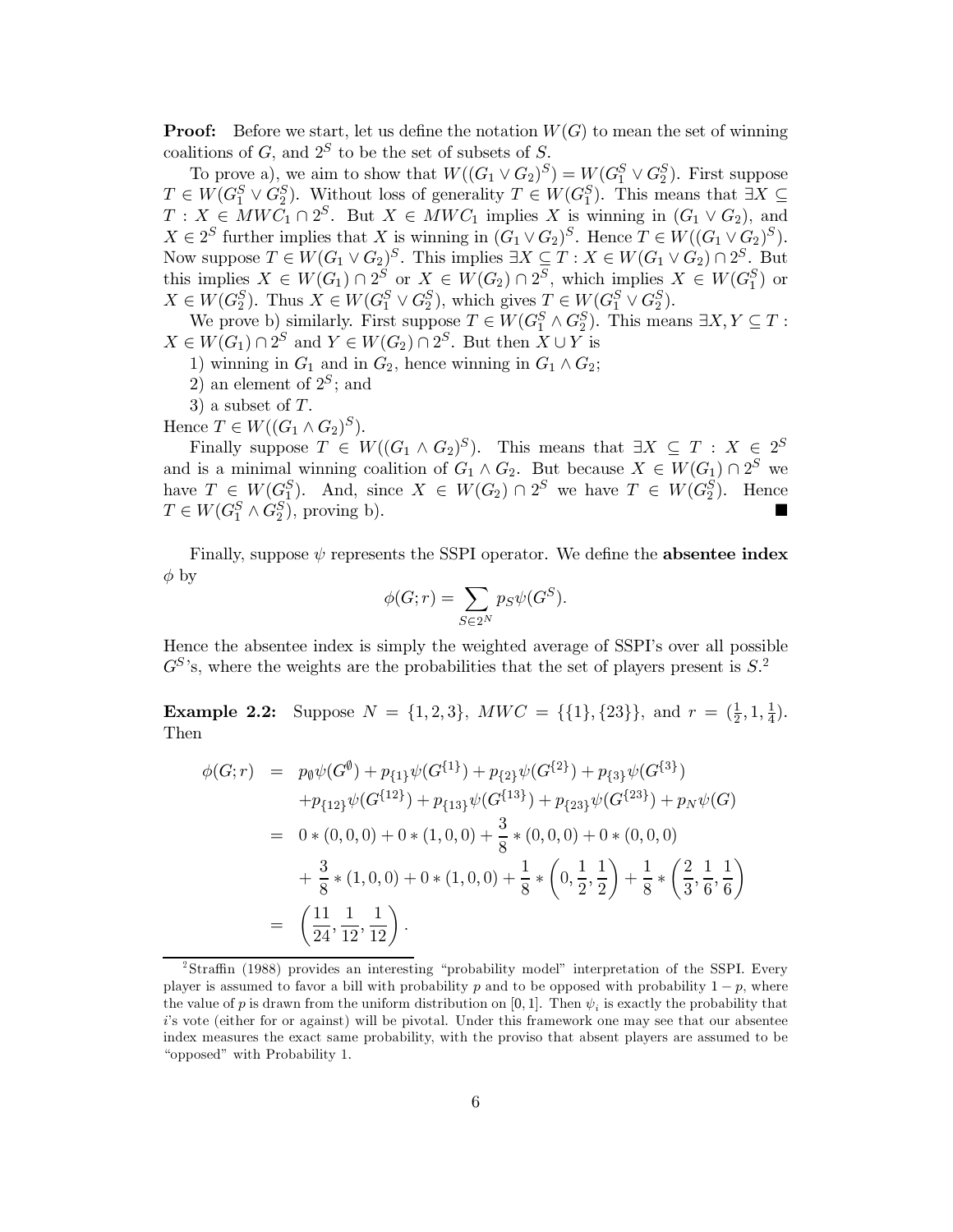**Remark 2.3:** Note that the sum of the payoffs from  $\phi$  is not 1. Instead it is 5/8, which happens to be the probability that either the minimal winning coalition  $\{1\}$ or the minimal winning coalition  $\{23\}$  is present.

**Remark 2.4:** The reader might wonder why  $\phi$  assigns equal amounts of power to players 2 and 3, because  $r_2 > r_3$ . However, upon further thought we realize that Player 2 is a dummy unless Player 3 is present, and Player 3 is a dummy unless Player 2 is present. Hence both players' ability to exert positive power is dependent on *both* being present, so their power is the same.

**Remark 2.5:** The reader will note that voting-with-absenteeism game  $(G; (1, ..., 1))$ is equivalent to the original game G. We have  $\phi(G; (1, ..., 1)) = \psi(G)$ . For the rest of the paper, we abbreviate the game  $(G; (1, ..., 1))$  by  $(G; 1)$ . In addition the notation  $(G; 1_i)$   $(i = 1, ..., n)$  will refer to the game in which  $r_i = 0$  but  $r_j = 1$  for all  $j \neq i$ .

#### 3 An Axiomitization

Now consider the following axioms, which we feel are natural for any solution concept  $h: \mathcal{A}^n \to \mathbb{R}^n$ .

- 1) NONNEGATIVITY: For any  $(G; r) \in \mathcal{A}^n$ ,  $h(G; r) > 0$ .
- 2) DUMMY: If i is a dummy player in G, then  $h_i(G; r) = 0 \,\forall r$ .
- 3) EFFICIENCY:  $\sum_{i}^{n} h_i(G; r) = \text{Prob}_r(\text{at least one minimal winning coalition has})$ all members present).
- 4) SYMMETRY: If  $\pi$  is a permutation of N and  $i \in N$ , then  $h_{\pi(i)}(\pi G; \pi r) =$  $h_i(G;r)$ .  $[\pi r \in \Re^n$  is defined by  $(\pi r)_i = r_{\pi^{-1}(i)}$ .
- 5) ADDITIVITY: For any  $r, G_1 \in \mathcal{G}^n, G_2 \in \mathcal{G}^n, h(G_1; r) + h(G_2; r) = h(G_1 \vee$  $G_2; r) + h(G_1 \wedge G_2; r).$
- 6) LINEARITY: For any  $i, j \in N$ ,  $h_i(G; r_1, ..., r_n)$  is a linear (affine) function of  $r_j$ .

The nonnegativity axiom is simply a very weak form of individual rationality, while the dummy axiom says that players who don't add worth to any coalition should get payoff zero. The symmetry axiom says that a player's payoff does not depend on his identity, only upon his role in the game. In particular, if players  $i$  and j are "role-substitutes" (i.e.,  $r_i = r_j$  and  $V(S \cup \{i\}) = V(S \cup \{j\}) \forall S \in N/i, j$ ), then  $i$  and  $j$  should receive the same payoff.

The efficiency axiom should be contrasted with that for the SSPI in simple games without absenteeism. In those games the sum of players' payoffs is to be 1. But here it is also possible for absenteeism to cause there to be no minimal winning coalitions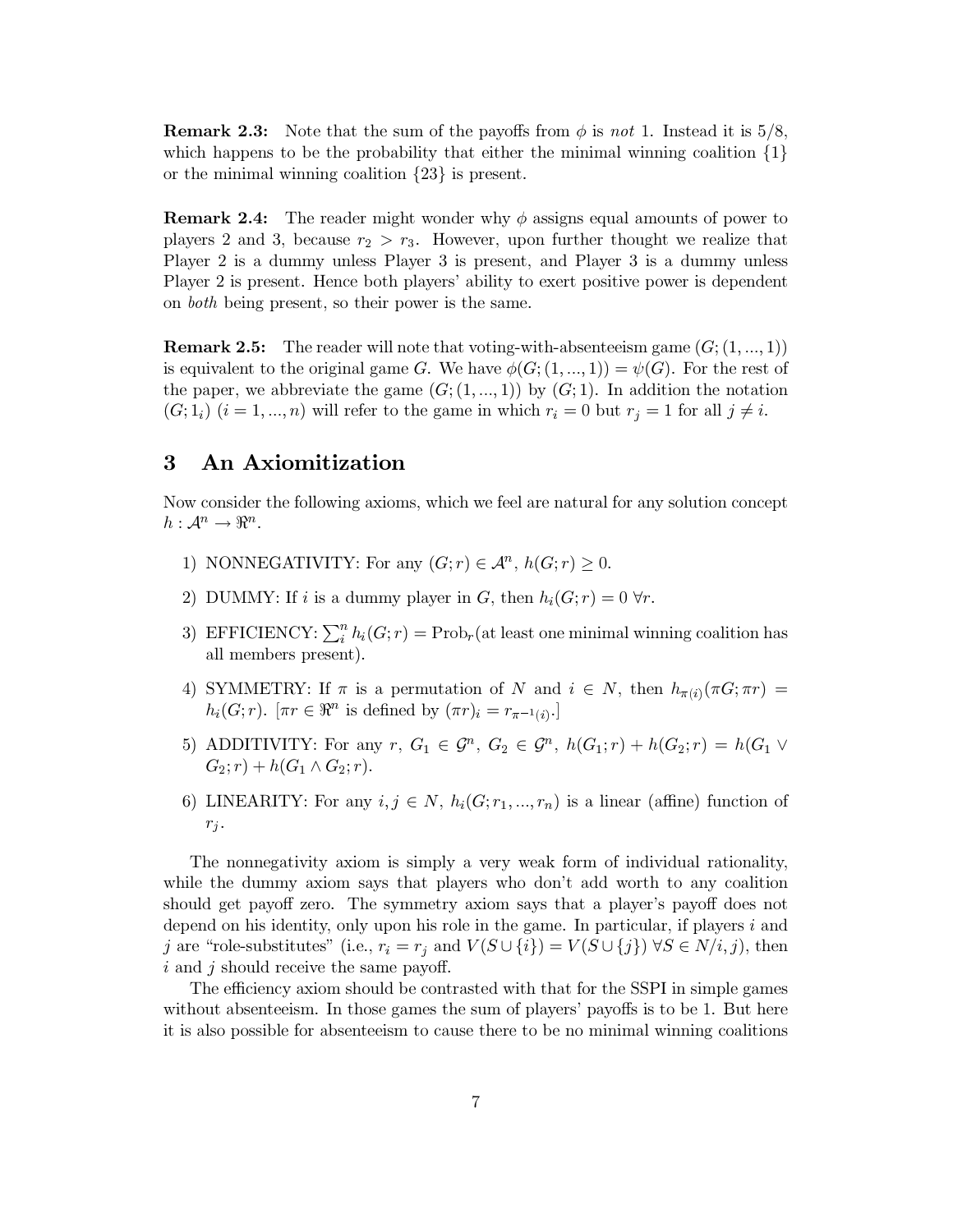of players present. If this happens, everybody loses, because in the resulting zerogame everyone receives zero. Hence the sum of payoffs for the players should be equal to the probability that at least one minimal winning coalition of players is present. In a sense we are modelling the possibility that absentees is can result in a quorum not being present, with deleterious effects on everyone in terms of power.<sup>3,4</sup>

Finally, the additivity axiom is the natural extension of the Dubey additivity axiom  $(1.2)$ , while the linearity axiom requires the simplest functional form for our index.

#### The unique function h which satisfies axioms 1)–6) is  $\phi$ . Theorem 3.1:

**Proof:** First we show that  $\phi$  does indeed satisfy 1–6). Nonnegativity clearly follows from the monotonicity of V. Next, if i is a dummy player in G, then i is a dummy player in  $G^S$  for all S. Hence  $\psi_i(G^S) = 0$  for all S, which gives  $\phi_i(G; r) = 0$ . For Axiom 3), let us define  $M_1 = \{S \in 2^N : \exists T \in MWC \text{ with } T \subseteq S\}$  and  $M_0 = \{S \in 2^N : \exists T \in MWC \text{ with } T \subseteq S\}$ . Then

$$
\phi(G;r) = \sum_{S \in M_0} p_S \psi(G^S) + \sum_{S \in M_1} p_S \psi(G^S).
$$

Now note that  $\psi(G^S) = (0, ..., 0)$  for all  $S \in M_0$ , and that  $\sum_{i=1}^n \psi_i(G^S) = 1$  for all  $S \in M_1$ . Thus  $\sum_{i=1}^n \phi(G; r) = \sum_{i=1}^n \sum_{S \in M_1} p_S \psi_i(G^S) = \sum_{S \in M_1} p_S$ , which is precisely the probability that a minimal winning

The symmetry axiom follows simply because the process of forming  $\phi(G; r)$  (see Section 2) is "anonymous," i.e., depends only upon the players' roles in the game and not upon their identities.

For the additivity axiom, suppose  $G_1, G_2 \in \mathcal{G}^n$ . We have

$$
\phi(G_1; r) + \phi(G_2; r) = \sum_{S \in 2^N} p_S \psi(G_1^S) + \sum_{S \in 2^N} p_S \psi(G_2^S) = \sum_{S \in 2^N} p_S(\psi(G_1^S) + \psi(G_2^S))
$$
  
\n
$$
= \sum_{S \in 2^N} p_S(\psi(G_1^S \vee G_2^S) + \psi(G_1^S \wedge G_2^S)) \qquad \text{(by (1.2))}
$$
  
\n
$$
= \sum_{S \in 2^N} p_S(\psi((G_1 \vee G_2)^S) + \psi((G_1 \wedge G_2)^S)) \qquad \text{(Prop 2.1)}
$$
  
\n
$$
= \sum_{S \in 2^N} p_S \psi((G_1 \vee G_2)^S) + \sum_{S \in 2^N} p_S \psi((G_1 \wedge G_2)^S)
$$
  
\n
$$
= \phi(G_1 \vee G_2; r) + \phi(G_1 \wedge G_2; r).
$$

 ${}^{3}$ Hence we are assuming that if an issue fails because a quorum of players is not present, it is not possible to immediately go and recruit the players necessary to make a quorum.

<sup>&</sup>lt;sup>4</sup> Another way to look at the efficiency axiom here is if we view the legislature as meeting repeatedly. In this case  $h_i(G)$  represents i's "average payoff" from a meeting. Then the axiom says that the sum of the players' average payoffs should be equal to the proportion of the time that a quorum is present.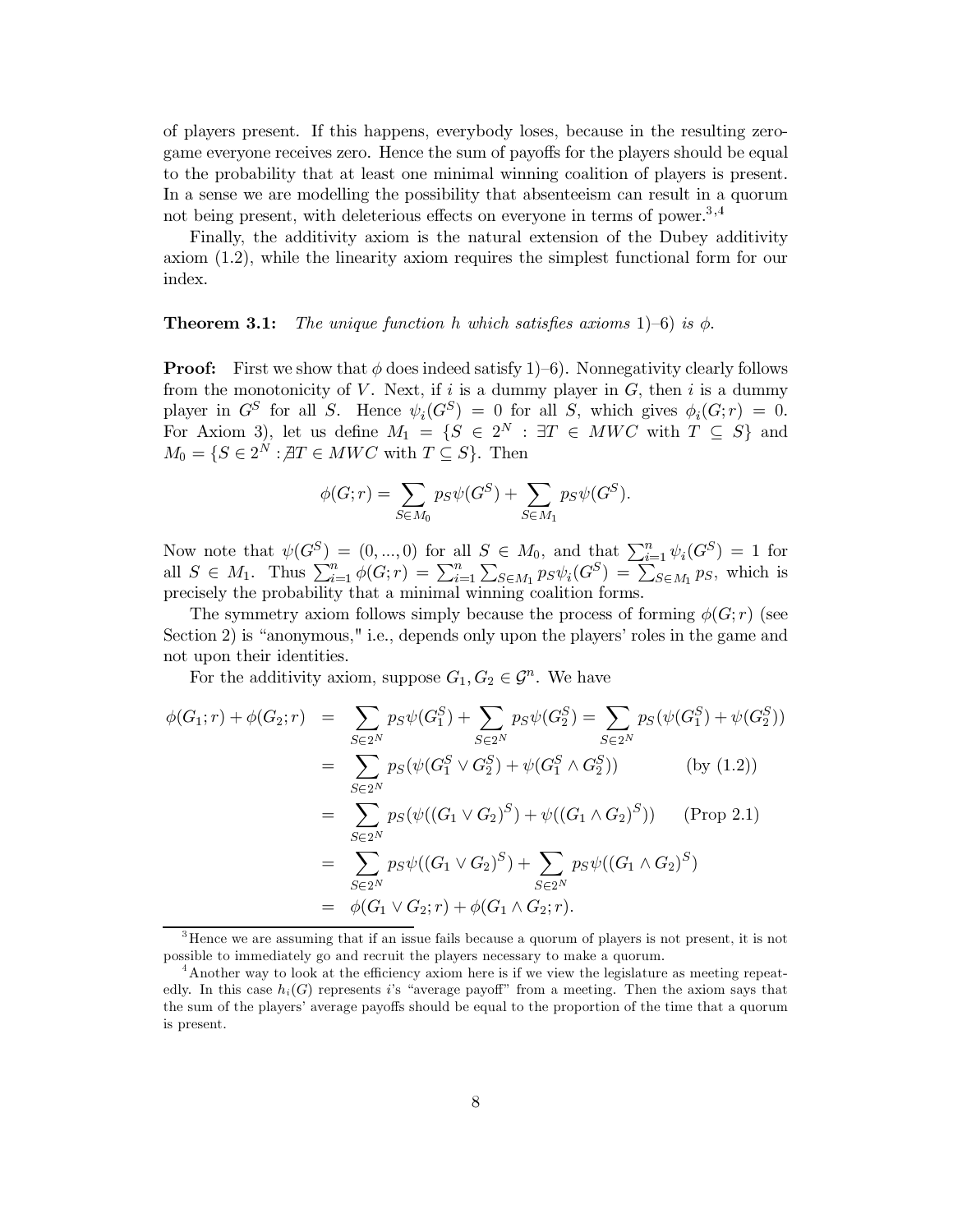Finally, for linearity, we note that for any  $i$ , we have

$$
\phi_i(G; r) = \sum_{S \in 2^N} p_S \psi_i(G^S) = \sum_{S \in 2^N} \prod_{k \in S} r_k \prod_{k \in S^c} (1 - r_k) \psi_i(G^S).
$$

The terms  $\psi_i(G^S)$  don't have any  $r_j$ 's in them — so the expression for  $\phi_i(G;r)$  is linear in any one particular  $r_i$ .

We have finally showed that the function  $\phi$  satisfies axioms 1–6). So, to prove the theorem all we need to do is show that any h satisfying axioms 1) to 6) is unique.

First, we note that in the zero-game all players are dummies. Hence, the assumption that h satisfies the dummy axiom implies  $h(Z^n; r) = (0, ..., 0)$  for any r. Thus  $h(G; r)$  is uniquely determined in the case where  $G = Z^n$ .

So now our task is to show  $h(G; r)$  is uniquely determined for any  $G \in \tilde{\mathcal{G}}^n$  and any r. To do this, define the game  $G_T \in \tilde{\mathcal{G}}^n$  for  $T \subseteq N$  as the game in which the only minimal winning coalition is  $T$ .

**Lemma 3.2:** If h satisfies Axioms 1–6),  $h(G_T; r)$  is uniquely defined for any T and  $r. \,$ 

Without loss of generality, suppose  $T = \{1, ..., t\}$ . We start with a simple Proof: case.

**Proposition 3.3:** If  $r_i = 0$  for at least one  $i \in T$ , then  $h(G_T; r) = (0, ..., 0)$ .

**Proof:** If  $r_i = 0$  for some  $i \in T$ , then the probability that a minimal winning coalition will form is zero. Hence the Efficiency Axiom gives  $\sum_{i=1}^{n} h_i(G_T; r) = 0$ , and then applying Nonnegativity gives  $h(G_T; r) = (0, ..., 0)$ .

Now consider  $h(G_T; (1, ..., 1, r_{t+1}, ..., r_n))$ . We know

- a)  $h_i(G_T; (1, ..., 1, r_{t+1}, ..., r_n)) = 0$  if  $i > t$ , because of the dummy axiom;
- b)  $\sum_{i=1}^{n} h_i(G_T; (1, ..., 1, r_{t+1}, ..., r_n)) = 1$  because of the efficiency axiom; and
- c)  $h_i(G_T; (1, ..., 1, r_{t+1}, ..., r_n)) = h_j(G_T; (1, ..., 1, r_{t+1}, ..., r_n))$  for  $i, j \le t$  because i and  $j$  are "role substitutes" (symmetry axiom).

Together,  $a$ ,  $b$ ,  $b$ , and  $c$ ) imply that

$$
h_i(G_T; (1, ..., 1, r_{t+1}, ..., r_n)) = \begin{cases} \frac{1}{t} & \text{if } i \in T \\ 0 & \text{if } i \notin T \end{cases}
$$

We also know from Proposition 3.3 that

$$
h(G_T; (0, 1, ..., 1, r_{t+1}, ..., r_n)) = (0, ..., 0);
$$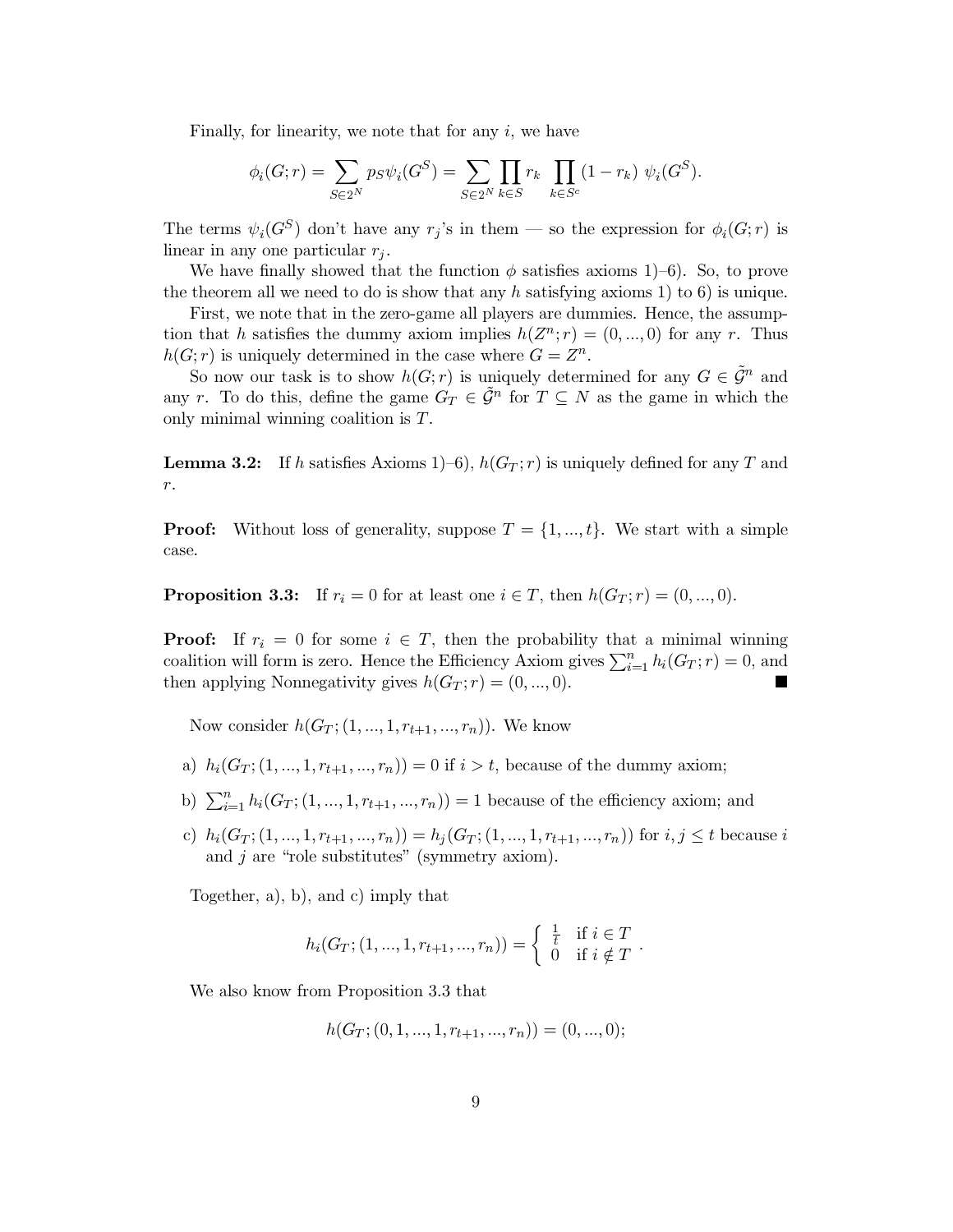hence for any  $r_1$  the linearity axiom (applied separately for each  $i \in T$ ) gives us

$$
h_i(G_T; (r_1, 1, ..., 1, r_{t+1}, ..., r_n)) = \begin{cases} \frac{1}{t}r_1 & \text{if } i \in T \\ 0 & \text{if } i \notin T \end{cases}.
$$

Now again by Proposition 3.3, we have

$$
h(G_T; (r_1, 0, 1, ..., 1, r_{t+1}, ..., r_n)) = (0, ..., 0).
$$

So we may again apply linearity to get

$$
h_i(G_T; (r_1, r_2, 1, ..., 1, r_{t+1}, ..., r_n)) = \begin{cases} \frac{1}{t} r_1 r_2 & \text{if } i \in T \\ 0 & \text{if } i \notin T \end{cases}.
$$

Continuing in this way, we finally arrive at, for any  $r$ ,

$$
h_i(G_T; (r_1, ..., r_t, r_{t+1}, ..., r_n)) = \begin{cases} \frac{1}{t} r_1 r_2, ..., r_n & \text{if } i \in T \\ 0 & \text{if } i \notin T \end{cases}.
$$

 $\blacksquare$ 

This proves Lemma 3.2.

Finally, using this last equation and the Additivity axiom repeatedly, we may determine  $h(G; r)$  for any  $G \in \tilde{\mathcal{G}}^n$ , much in the manner of Dubey (1975) or Dubey-Shapley (1979).  $\blacksquare$ 

#### A Formula for  $\phi$  $\overline{\mathbf{4}}$

It is clear from our description that  $\phi_i(G; r)$  is just the probability that i is a swing player, given that a) a random order of the players is chosen and, independently, b) the predecessors of  $i$  are those players before  $i$  in the ordering who are present (i.e., not "absent"). Hence we have the following:

$$
\phi_i(G;r) = \sum_{\substack{S \subseteq W:S \ni i \\ \text{and } S/i \notin W}} P\left(\begin{array}{c} i \text{ is present, and in a random ordering} \\ \text{the set of present players who precede } i \text{ is } S/i \end{array}\right)
$$

$$
= \sum_{\substack{S \subseteq W: S \ni i \\ \text{and } S/i \notin W}} \sum_{T \subseteq S^c} P \left( \begin{array}{c} \text{The only players present are those in } S \cup T, \text{ and, in} \\ \text{a random ordering of those players, those in } S/i \\ \text{come first, then } i, \text{ and then the players in } T \end{array} \right)
$$

$$
= \sum_{\substack{S \subseteq W:S \ni i \\ \text{and } S/i \notin W}} \sum_{T \subseteq S^c} \prod_{j \in S \cup T} r_j \left( \prod_{j \in (S \cup T)^c} (1 - r_j) \right) \frac{(|S| - 1)! |T|!}{(|S| + |T|)!}
$$

$$
= \sum_{\substack{S \subseteq W:S \ni i \\ \text{and } S/i \notin W}} \sum_{T \subseteq S^c} \prod_{j \in S \cup T} r_j \left( \sum_{Q \subseteq (S \cup T)^c} (-1)^{|Q|} \prod_{j \in Q} r_j \right) \frac{(|S| - 1)! |T|!}{(|S| + |T|)!}.
$$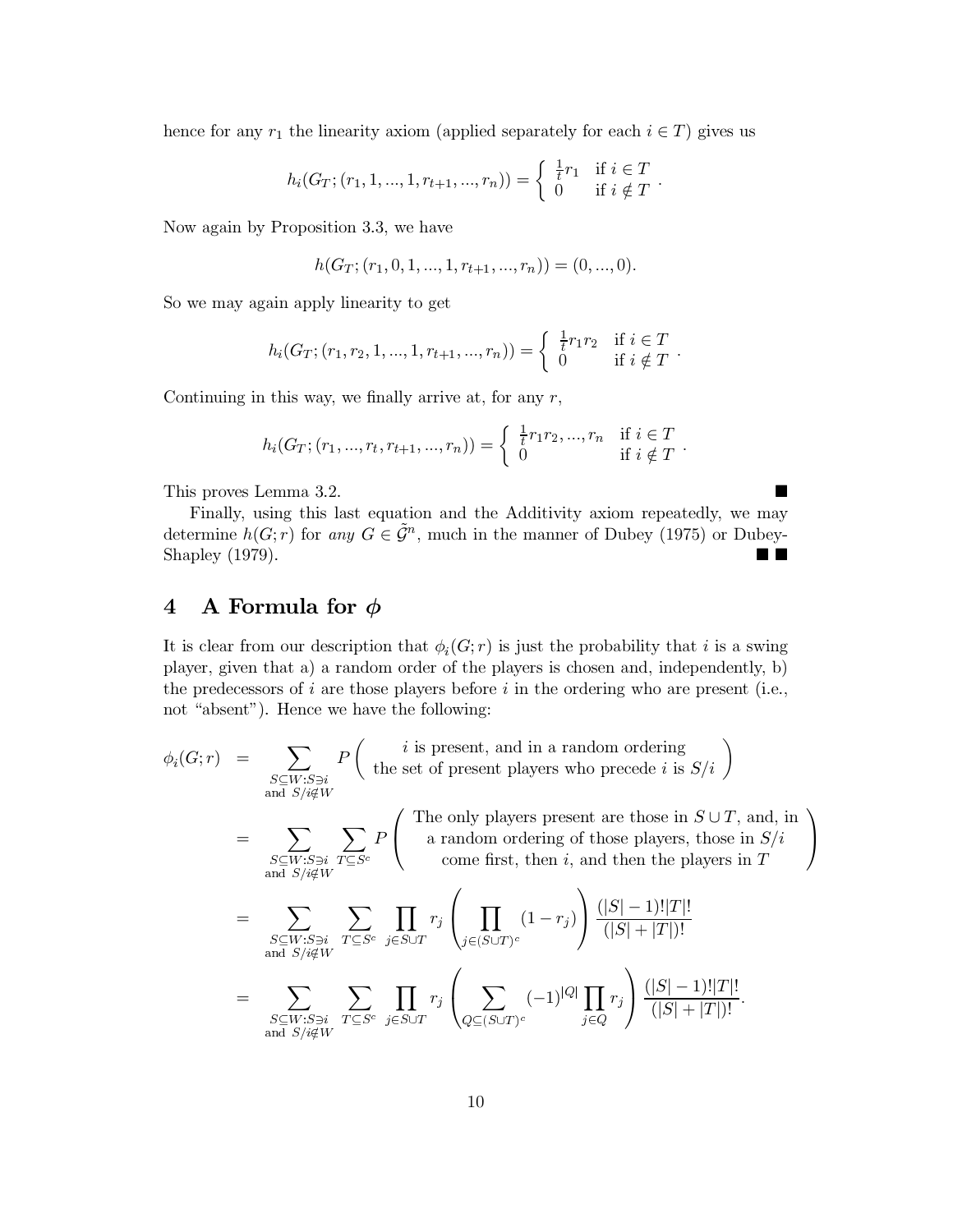We wish to write the above sum in the form  $\sum_{S} \sum_{X \subseteq S^c} a_X \prod_{j \in S \cup X} r_j$ , for some coefficients  $\{a_X\}$ . To do this, for each X we need to collect all of the " $\prod_{j \in S \cup X} r_j$ terms". There will be  $2^{|X|}$  such terms, one for each  $T \subseteq X$ . For each such T, Q will be equal to  $X/T$ , and so  $a_X$  will be equal to

$$
\sum_{T \subseteq X} (-1)^{|X/T|} \frac{(|S|-1)!|T|!}{(|S|+|T|)!}.
$$

Hence,

$$
\phi_i(G;r) = \sum_{\substack{S \subseteq W: S \ni i \\ \text{and } S/i \notin W}} \sum_{X \subseteq S^c} \sum_{T \subseteq X} (-1)^{|X/T|} \frac{(|S|-1)!|T|!}{(|S|+|T|)!} \prod_{j \in S \cup X} r_j.
$$

Next, for each  $T \subseteq X$  with  $|T| = t$   $(t = 0, ..., |X|)$ , the number of such T's is  $\binom{|X|}{t}$ ; hence we can rewrite the sum as

$$
\phi_i(G;r) = \sum_{\substack{S \subseteq W:S \ni i \\ \text{and } S/i \notin W}} \sum_{X \subseteq S^c} \sum_{t=0}^{|X|} \frac{|X|!}{t!(|X|-t)!} (-1)^{|X|-t} \frac{(|S|-1)!t!}{(|S|+t)!} \prod_{j \in S \cup X} r_j
$$
\n
$$
= \sum_{\substack{S \subseteq W:S \ni i \\ \text{and } S/i \notin W}} \sum_{X \subseteq S^c} \sum_{m=0}^{|X|} (-1)^m \frac{|X|!(|S|-1)!}{m!(|S|+|X|-m)!} \prod_{j \in S \cup X} r_j
$$
\n
$$
= \sum_{\substack{S \subseteq W:S \ni i \\ \text{and } S/i \notin W}} \sum_{X \subseteq S^c} \frac{|X|!(|S|-1)!}{(|S|+|X|)!} \sum_{m=0}^{|X|} (-1)^m {(|S|+|X| \choose m} \prod_{j \in S \cup X} r_j.
$$

We can now use a well-known combinatorics identity (see e.g. Lovasz (1993), problem 42h) to evaluate  $\sum_{m=0}^{|X|} (-1)^m {\binom{|S|+|X|}{m}}$ ; the result is

$$
\phi_i(G;r) = \sum_{\substack{S \subseteq W: S \ni i \\ \text{and } S/i \notin W}} \sum_{X \subseteq S^c} \frac{|X|!(|S|-1)!}{(|S|+|X|)!} (-1)^{|X|} \frac{(|S|+|X|-1)!}{|X|!(|S|-1)!} \prod_{j \in S \cup X} r_j
$$
\n
$$
= \sum_{\substack{S \subseteq W: S \ni i \\ \text{and } S/i \notin W}} \sum_{X \subseteq S^c} (-1)^{|X|} \frac{1}{|S|+|X|} \prod_{j \in S \cup X} r_j.
$$
\n(4.1)

**Example 4.1:** Let us calculate  $\phi_1(G; r)$  using formula (4.1), in the case where G is the game from Example 2.1 ( $N = \{1, 2, 3\}$  and  $MWC = \{\{1\}, \{23\}\}\.$ 

Note that in this case  $\{S \subseteq W : S \ni 1 \text{ and } S/1 \notin W\} = \{\{1\}, \{12\}, \{13\}\}\$ , and so

$$
\phi_1(G;r) = (-1)^0 \frac{1}{1+0} r_1 + (-1)^1 \frac{1}{1+1} r_1 r_2 + (-1)^1 \frac{1}{1+1} r_1 r_3 + (-1)^2 \frac{1}{1+2} r_1 r_2 r_3
$$
  
+ 
$$
(-1)^0 \frac{1}{2+0} r_1 r_2 + (-1)^1 \frac{1}{2+1} r_1 r_2 r_3
$$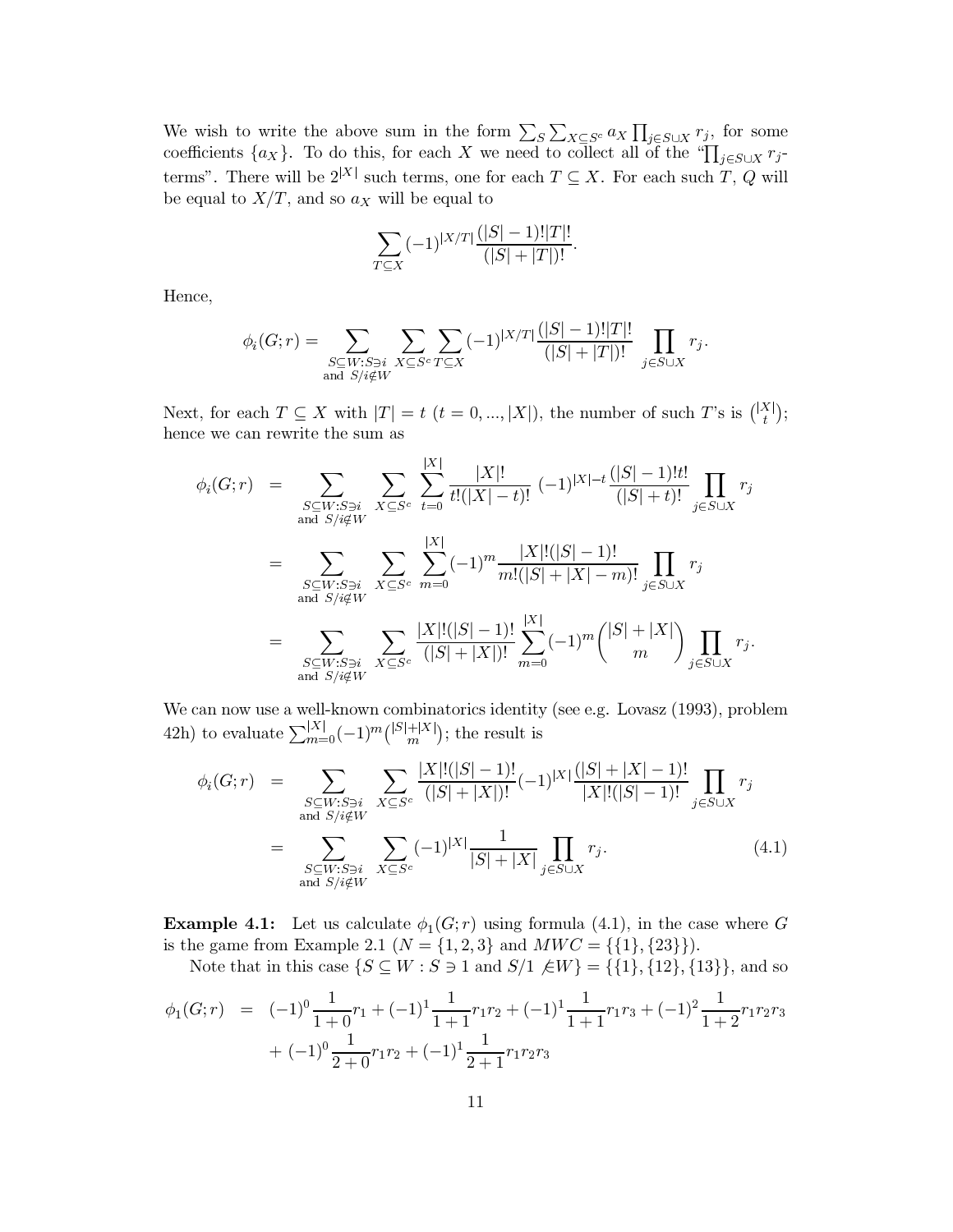+ 
$$
(-1)^0 \frac{1}{2+0} r_1 r_3 + (-1)^1 \frac{1}{2+1} r_1 r_2 r_3
$$
  
=  $r_1 - \frac{1}{3} r_1 r_2 r_3$ .

If  $r = (1/2, 1, 1/4)$  this is equal to 11/24, which agrees with our answer from Example 2.1.

#### A Multilinear Extension Formula for  $\phi$  $\mathbf{5}$

The formula (4.1) is really not meant to be a "stand-alone" result<sup>5</sup> — instead its purpose is to be used to prove a generalization of Owen's formula (1.1).

**Theorem 5.1:** Let  $(G; r)$  be a voting-with-absenteeism game, and let f be the multilinear extension of the simple game  $G$ . Then, for any i, we have

$$
\phi_i(G;r) = \int_0^1 \frac{\partial f}{\partial x_i}(r_1t, ..., r_nt)r_i dt
$$

In words: The absentee index (with parameter r) is the integral of the partial derivative of the multilinear extension, taken along the line from the origin to  $r$ .

**Remark 5.2:** It is clear that in the case where  $r = (1, ..., 1)$  we get Owen's result  $(1.1).$ 

**Remark 5.3:** Again let us revisit Example 2.1/4.1 (where  $N = \{1,2,3\}$  and  $MWC = \{\{1\}, \{23\}\}\$ . The multilinear extension is  $f(x_1, x_2, x_3) = x_1(1 - x_2)(1 - x_3)$  $x_3+x_1x_2(1-x_3)+x_1x_3(1-x_2)+x_2x_3(1-x_1)+x_1x_2x_3 = x_1+x_2x_3-x_1x_2x_3$ . So  $\frac{\partial f}{\partial x_1} =$ <br> $1-x_2x_3$ , and  $\frac{\partial f}{\partial x_1}(r_1t, r_2t, r_3t) = 1-r_2r_3t^2$ . This in turn gives  $\int_0^1 \frac{\partial f}{\partial x_1}(r_1t, r_2t, r_3t)r_1dt =$  $\int_0^1 r_1(1-r_2r_3t^2)dt = r_1 - \frac{1}{3}r_1r_2r_3.$  This agrees with the formula for  $\phi_1(G;r)$  that we found in Example 4.1.

**Proof of Theorem 5.1**: We start by recalling formula  $(1.3)$ , namely

$$
\frac{\partial f}{\partial x_i} = \sum_{\substack{S \in W: S \ni i \\ \text{and } S/i \notin W}} \prod_{j \in S: j \neq i} x_j \prod_{j \in S^c} (1 - x_j).
$$

At  $x_i = r_i t$   $(i = 1, ..., n)$ , this is

 $\sim$ 

$$
\frac{\partial f}{\partial x_i}(r_1t, ..., r_nt) = \sum_{\substack{S \in W: S \ni i \\ \text{and } S/i \notin W}} \left( \prod_{j \in S/i} r_j \right) t^{|S|-1} \prod_{j \in S^c} (1 - r_j t)
$$

<sup>&</sup>lt;sup>5</sup>We are not aware of any discovery of formula (4.1) in the literature, even for the case where  $r = (1, ..., 1).$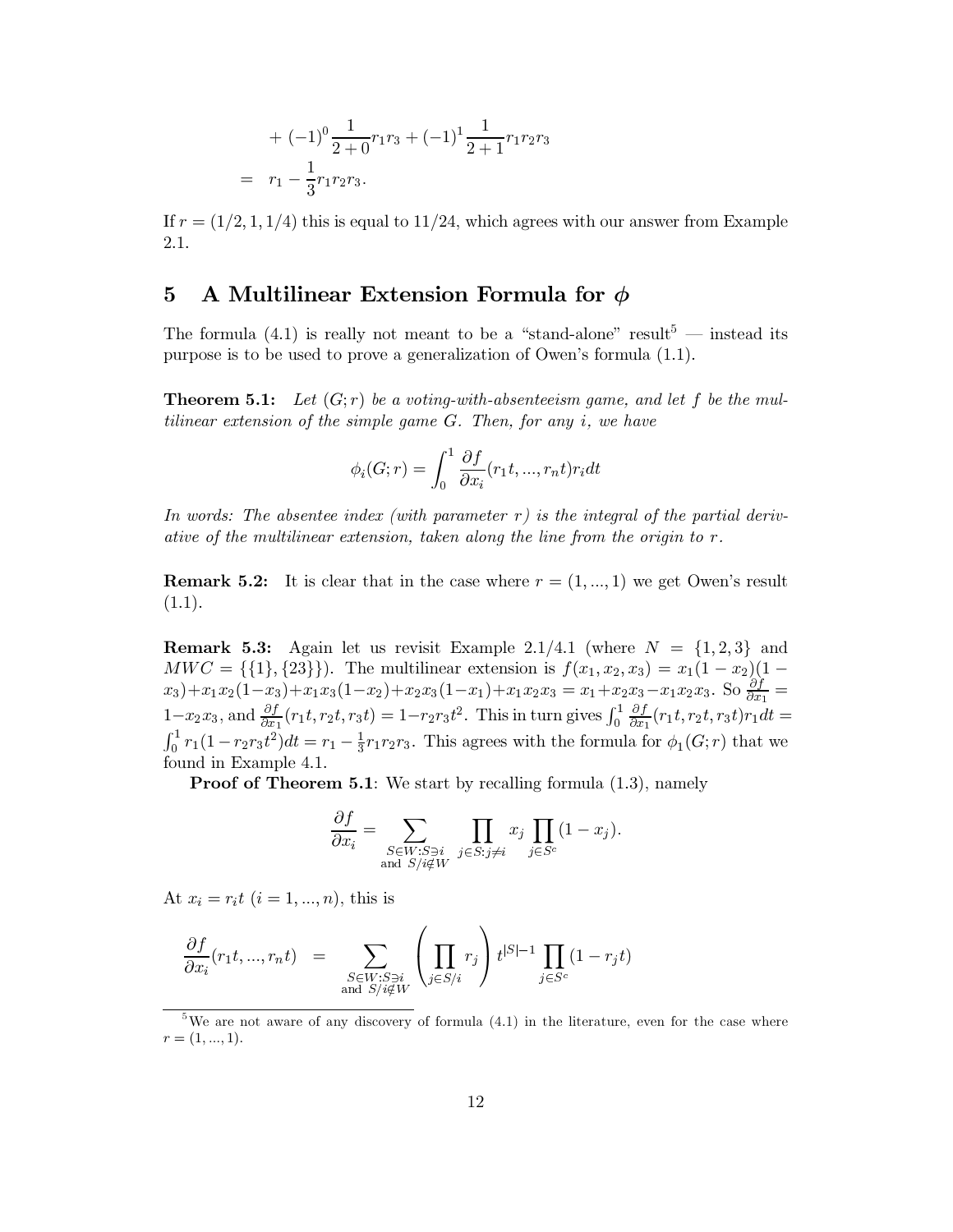$$
= \sum_{\substack{S \in W: S \ni i \\ \text{and } S/i \notin W}} \left( \prod_{j \in S/i} r_j \right) t^{|S|-1} \left( \sum_{X \subseteq S^c} (-1)^{|X|} \left( \prod_{j \in X} r_j \right) t^{|X|} \right)
$$
  

$$
= \sum_{\substack{S \in W: S \ni i \\ \text{and } S/i \notin W}} \sum_{X \subseteq S^c} (-1)^{|X|} \left( \prod_{j \in S \cup X/i} r_j \right) t^{|S|+|X|-1}.
$$

Hence  $\frac{\partial f}{\partial x_i}(r_1t, ..., r_nt)r_i$  is equal to

$$
\sum_{\substack{S \in W: S \ni i \\ \text{and } S/i \notin W}} \sum_{X \subseteq S^c} (-1)^{|X|} \left( \prod_{j \in S \cup X} r_j \right) t^{|S| + |X| - 1}, \text{ and}
$$

$$
\int_0^1 \frac{\partial f}{\partial x_i} (r_1 t, ..., r_n t) r_i dt = \Big|_0^1 \sum_{\substack{S \in W : S \ni i \\ \text{and } S / i \notin W}} \sum_{X \subseteq S^c} (-1)^{|X|} \left( \prod_{j \in S \cup X} r_j \right) \frac{t^{|S| + |X|}}{|S| + |X|}
$$

$$
= \sum_{\substack{S \in W : S \ni i \\ \text{and } S / i \notin W}} \sum_{X \subseteq S^c} (-1)^{|X|} \left( \prod_{j \in S \cup X} r_j \right) \frac{1}{|S| + |X|}
$$

$$
= \phi(G; r) \text{ from formula (4.1)}
$$

 $\blacksquare$ 

#### **Substitutes and Complements in Simple Games** 6

Consider the following simple example.<sup>6</sup> Let G be the three-player simple game in which the set of minimal winning coalitions is  $\{\{12\}, \{13\}\}\$ . The SSPI for this game is  $\psi(G) = \phi(G; 1) = (2/3, 1/6, 1/6).$ 

Now lets consider the question of whether or not Player 1 views Player 2's presence in the game as a good thing. To do this, we note that if Player 2 were to be absent, the game would reduce to a two-player game (just Players 1 and 3) in which the sole MWC is  $\{13\}$ . Hence  $\phi_1$  would decrease, from 2/3 to 1/2. We say Player 2 is **complementary for** Player 1, because Player 2's absence is bad for Player 1 (and hence his *presence* is *good* for Player 1).

Next, lets examine if Player 1 is complementary for Player 2. If Player 1 is absent, then the game reduces to a two player game (Players 2 and 3) which is a zero-game. Hence Player 2's  $SSPI^7$  would also decrease, from  $1/6$  to 0. So Player 1 is also

 ${}^{6}$ The following discussion parallels that in Myerson (1991, Section 9.5).

<sup>&</sup>lt;sup>7</sup>When we use the term "SSPI" here, we mean the SSPI in the original 3-person-game and in the resultant two-person subgame of the original game. We alternatively could have used the term "absentee index" here, meaning the absentee index of the original 3-person-game with  $r = (1,1,1)$ and with  $r = (0, 1, 1)$ .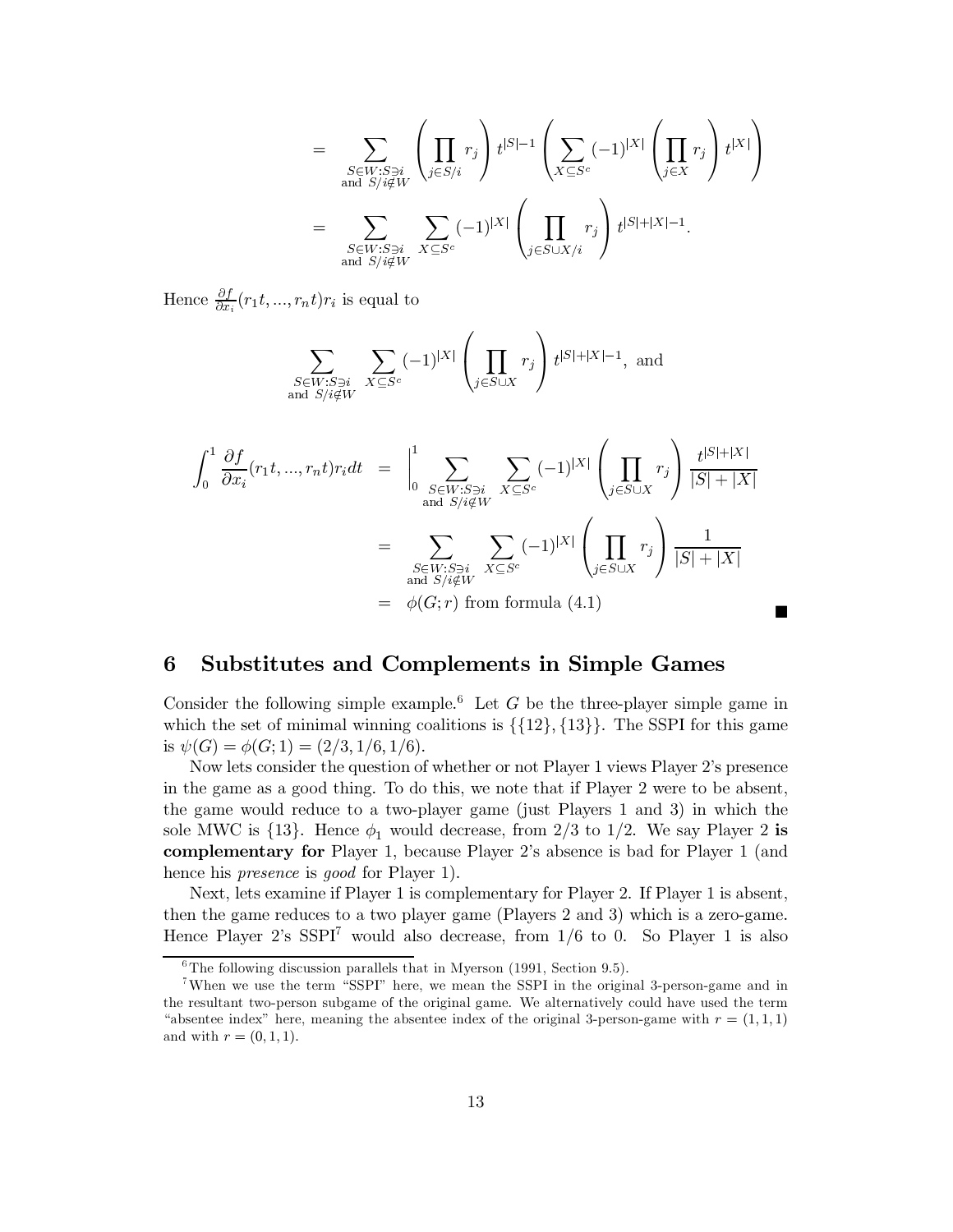complementary for Player 2. Since 1 is complementary for 2 and 2 is complementary for 1, we say simply that Players 1 and 2 are **complements**.

Next, we can perform the same analysis for Players 2 and 3. If Player 3 were absent, Player 2's SSPI would *increase*, from  $1/6$  to  $1/2$ . Likewise, if Player 2 were absent,  $\phi_3$  would increase from  $\frac{1}{6}$  to  $\frac{1}{2}$ . Hence Players 2 and 3 are substitutes, because the presence of one of these players is bad for the other.<sup>8</sup>

It turns out that if one player is complementary (resp. substitutionary) for another, then the second player is also complementary (resp. substitutionary) for the first player. Hence every pair of players are either a) substitutes; b) complements; or c) neutrals. Two players are **neutrals** if the presence or absence of one of them does not affect the SSPI for the other.

In fact, one may show more than this. In the above example, we see that Players 1 and 2's SSPI both decrease by 1/6 if the other doesn't show up, while Players 2 and 3's SSPI both increase by  $1/3$ . Indeed, the "balanced contributions" property of Myerson (1977, 1980) says that for any pair of players i and j, the change in  $\psi_i$  caused by j's absence is exactly the same as the change in  $\psi_i$  caused by i's absence. Hence we can order the pairwise relationships in the game, from "strongest complements" to "strongest substitutes." This suggests a natural heirarchy of partnership and opposition within a legislature, based solely on the voting structure of the game.<sup>9</sup>

We can state and prove Myerson's property by using the absenteeism terminology developed earlier:

**Theorem 6.1:** Let G be a simple game, and let i and j be any two players in the game. Suppose further that the multilinear extension of G is given by  $f(x_1,...,x_n) =$  $\sum_{S \in 2^N} a_S \prod_{k \in S} x_k$ , for some constants  $\{a_S\}$ . Then

$$
\phi_i(G; 1) - \phi_i(G; 1_j) = \phi_j(G; 1) - \phi_j(G; 1_i) = -\sum_{S \in 2^N : S \ni i, j} a_S \frac{1}{|S|}.
$$
 (6.1)

[Note: for the notation  $(G; 1)$  and  $(G; 1_k)$ , see Remark 2.5.]

**Remark 6.2:** The first equality in Theorem 6.1 is just Myerson's property. The second equality, which gives the "amount" of the balanced contributions, is new. We comment here that a similar formula, quantifying the balanced contributions for the Banzhaf index, is proved in Quint (2003).

**Proof:** Since  $\phi_i$  is a linear function of  $r_j$ , the left hand side of (6.1) is equal to  $(0-1)*\frac{\partial \phi_i}{\partial r_i}(1,...,1)$ . Similarly, since  $\phi_j$  is a linear function of  $r_i$ , the center of (6.1)

 ${}^8$ This meaning of "substitutes" is taken from the theory of supply and demand, where two goods are called substitutes if the presence of one lowers the demand for the other. Also, in the theory of two-sided matching, Shapley (1962) called two players "substitutes" if the addition of one player caused a lowering of the core payoffs of the other.

<sup>&</sup>lt;sup>9</sup>In Quint (2003), one of us presents a five-player example in which the ten player-pairs in the game are quantitatively ranked from "strongest complements" to "strongest substitutes."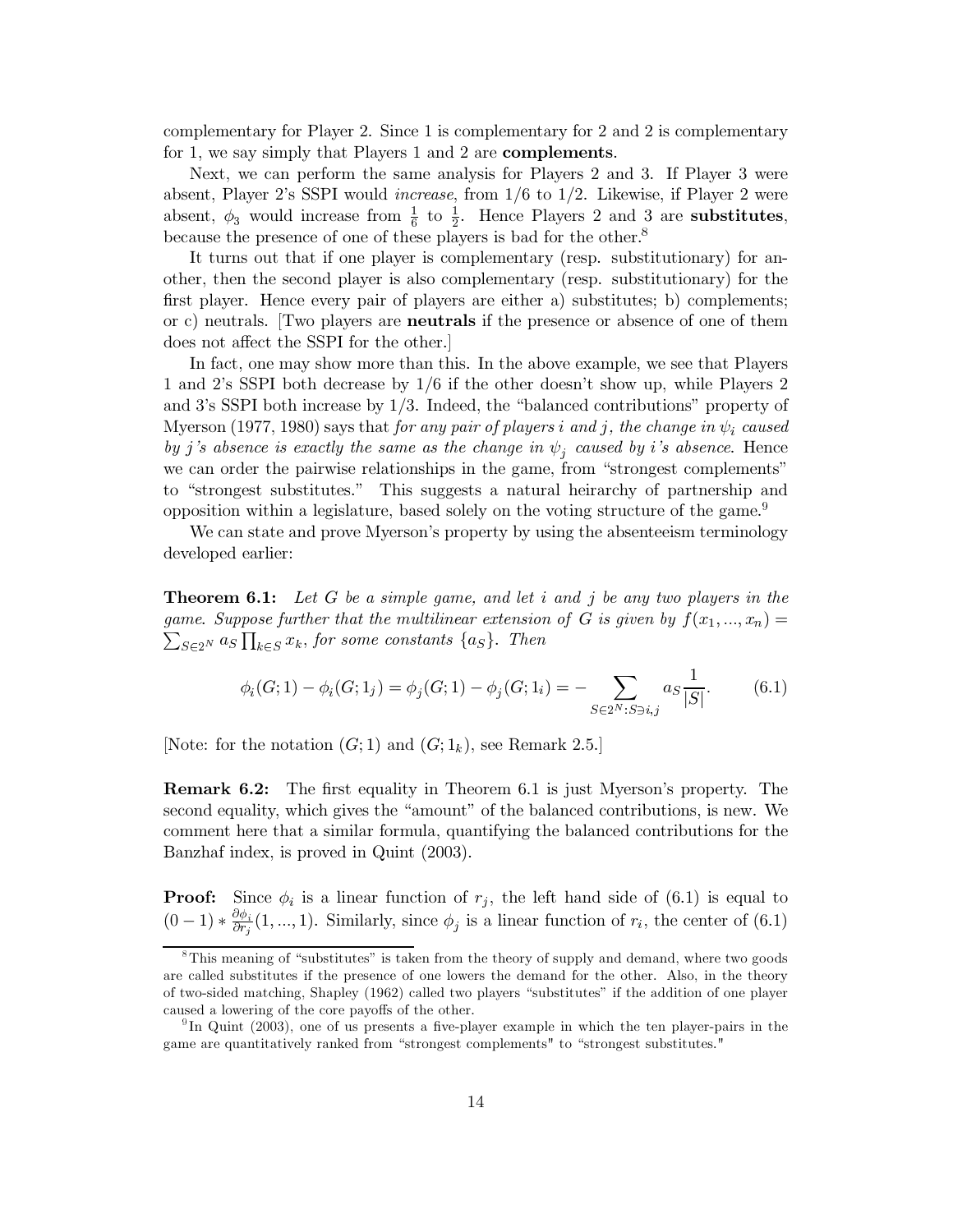is  $-\frac{\partial \phi_j}{\partial r_1}(1, ..., 1)$ . Hence the theorem will be proved if we can show

$$
\frac{\partial \phi_i}{\partial r_j}(1, ..., 1) = \frac{\partial \phi_j}{\partial r_i}(1, ..., 1) = \sum_{S \in 2^N : S \ni i, j} a_S \frac{1}{|S|}.
$$
 (6.2)

To show (6.2), we recall from Theorem 5.1 that  $\phi_i = \int_0^1 \frac{\partial f}{\partial x_i}(r_1 t, ..., r_n t) r_i dt$ . Here  $\frac{\partial f}{\partial x_i} = \sum_{S \in 2^N : S \ni i} a_S \prod_{k \in S/i} x_k$ , so  $\frac{\partial f}{\partial x_i}(r_1 t, ..., r_n t) = \sum_{S \in 2^N : S \ni i} a_S (\prod_{k \in S/i} r_k) t^{|S|-1}$ .<br>This gives

$$
\phi_i = \int_0^1 \sum_{S \in 2^N : S \ni i} a_S \left( \prod_{k \in S} r_k \right) t^{|S| - 1} dt = \sum_{S \in 2^N : S \ni i} a_S \left( \prod_{k \in S} r_k \right) \frac{1}{|S|}.
$$

 $>$ From here we obtain

$$
\frac{\partial \phi_i}{\partial r_j} = \sum_{S \in 2^N : S \ni i,j} a_S \left( \prod_{k \in S/j} r_k \right) \frac{1}{|S|},
$$

from which finally

$$
\frac{\partial \phi_i}{\partial r_j}(1, ..., 1) = \sum_{S \in 2^N : S \ni i, j} a_S \frac{1}{|S|}.
$$
 (6.3)

>From the symmetric nature of the right hand side of  $(6.3)$  with regard to the variables  $i$  and  $j$ , we see that we must also have

$$
\frac{\partial \phi_j}{\partial r_i}(1, ..., 1) = \sum_{S \in 2^N : S \ni i, j} a_S \frac{1}{|S|}.
$$
\n(6.4)

But together  $(6.3)$  and  $(6.4)$  imply  $(6.2)$ , and so the theorem is proven.

**Definition 6.3:** Let G be a simple game, and let i and j be any two players in the game. Then  $i$  and  $j$  are

- a) substitutes if  $\phi_i(G; 1) \phi_i(G; 1_j) = \phi_i(G; 1) \phi_i(G; 1_i) < 0;$
- b) complements if  $\phi_i(G; 1) \phi_i(G; 1_j) = \phi_i(G; 1) \phi_i(G; 1_i) > 0$ ; and
- c) neutrals if  $\phi_i(G; 1) \phi_i(G; 1_j) = \phi_i(G; 1) \phi_i(G; 1_i) = 0.$

We close this section by stating some simple results concerning substitutes and complements.

**Proposition 6.4:** Suppose i is a dummy player or a dictator in  $G$ , and let j be any other player. Then  $i$  and  $j$  are neutrals.

**Proof:** If i is a dummy player in G, his SSPI is zero, and this doesn't change if any other player becomes absent. Similarly, if  $i$  is a dictator, his SSPI is one and this doesn't change if any other player becomes absent.  $\blacksquare$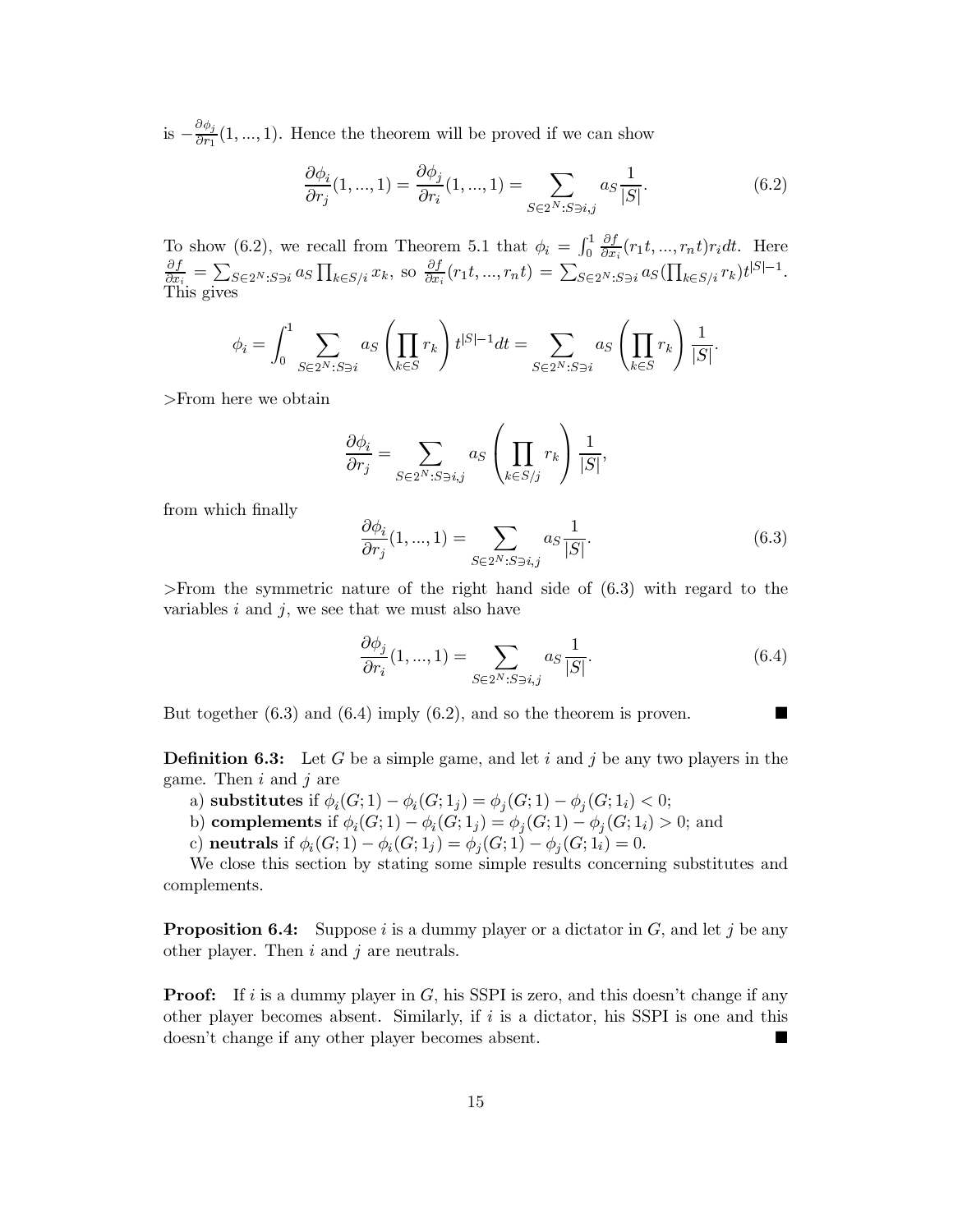**Remark 6.5:** It is not true that i, j neutral  $\Rightarrow$  either i or j is a dummy. For, consider the game  $G = (N, MWC)$  in which  $N = \{1, 2, 3, 4\}$  and  $MWC = \{\{12\}, \{13\}, \{24\}\}.$ Then  $\psi(G) = (1/3, 1/3, 1/6, 1/6)$ . If Player 4 is absent we see that we have a three player game in which the minimal winning coalitions are  $\{12\}$  and  $\{13\}$ , for which Player 3's SSPI is again  $1/6$ . Hence Players 3 and 4 are neutrals in G, even though neither is a dummy player.

>From the above analysis, we see that in any game with dummy players, each dummy player is neutral with all other players. In addition, none of the complement/substitute/ neutral relationships between pairs of non-dummy players would be altered if we simply remove all dummy players from a game. Hence in what follows we consider games in which all dummy players have been removed.

**Proposition 6.6:** Suppose  $G$  has no dummy players. Then  $i$  is a veto player if and only if  $i$  is a complement to every other player.

**Proof:** First, suppose i is a veto player, and let j be any other player. Since j is not a dummy,  $\phi_i(G; 1) > 0$ . But if i becomes absent, we are left with a zero-game, so  $\phi_i(G; 1_i) = 0$ . Hence *i* and *j* are complements.

For the converse, consider any non-veto player  $i$ . Since  $i$  is not a dummy, we have  $\sum_{i\neq i}\phi_i(G;1)$  < 1. Now suppose i becomes absent. The fact that i is not a veto player means the resulting game is not a zero-game; hence  $\sum_{j\neq i} \phi_j(G; 1_i) = 1$ . Hence there must be a player j<sup>\*</sup> for whom  $\phi_{i^*}(G; 1) < \phi_{i^*}(G; 1_i)$ , i.e., j<sup>\*</sup> and i are substitutes.

**Proposition 6.7:** Suppose G has no dummy players. If i is a master player in  $G$ , then  $i$  is a substitute with every other player.

**Proof:** Let j be any other player in the game. Consider the games  $(G; 1)$  and  $(G; 1<sub>i</sub>)$ , and take any ordering R. Suppose i is the swing player of R in  $(G; 1)$ . Since i is a master player, this is equivalent to saying that  $V(P_R(i)) = 0$ . But absenting player j will not change this; hence in game  $(G; 1<sub>i</sub>)$  we still have  $V(P_R(i)) = 0$ , and so  $i$  is again the swing player for  $R$ . This in turn implies

$$
\phi_i(G, 1) \le \phi_i(G; 1_j). \tag{6.5}
$$

To get strict inequality in  $(6.5)$ , we need to find at least one ordering for which i is not the swing player in  $(G,1)$  but is the swing player in  $(G,1<sub>i</sub>)$ . To do this, note that since j is not a dummy player, there must be an ordering R for which j is the swing player in G. It must be that i comes after j in R; otherwise master player i would be the swing player. But  $j$ 's swinging doesn't not depend on the the order of players after j in R; hence there is an ordering  $R<sup>i</sup>$  in which j swings and i comes immediately after  $j$ . This then is the ordering for which i is not the swing player in  $(G; 1)$  but is the swing player in  $(G; 1<sub>i</sub>)$ . Thus (6.5) holds with strict inequality, and so i and j are substitutes. П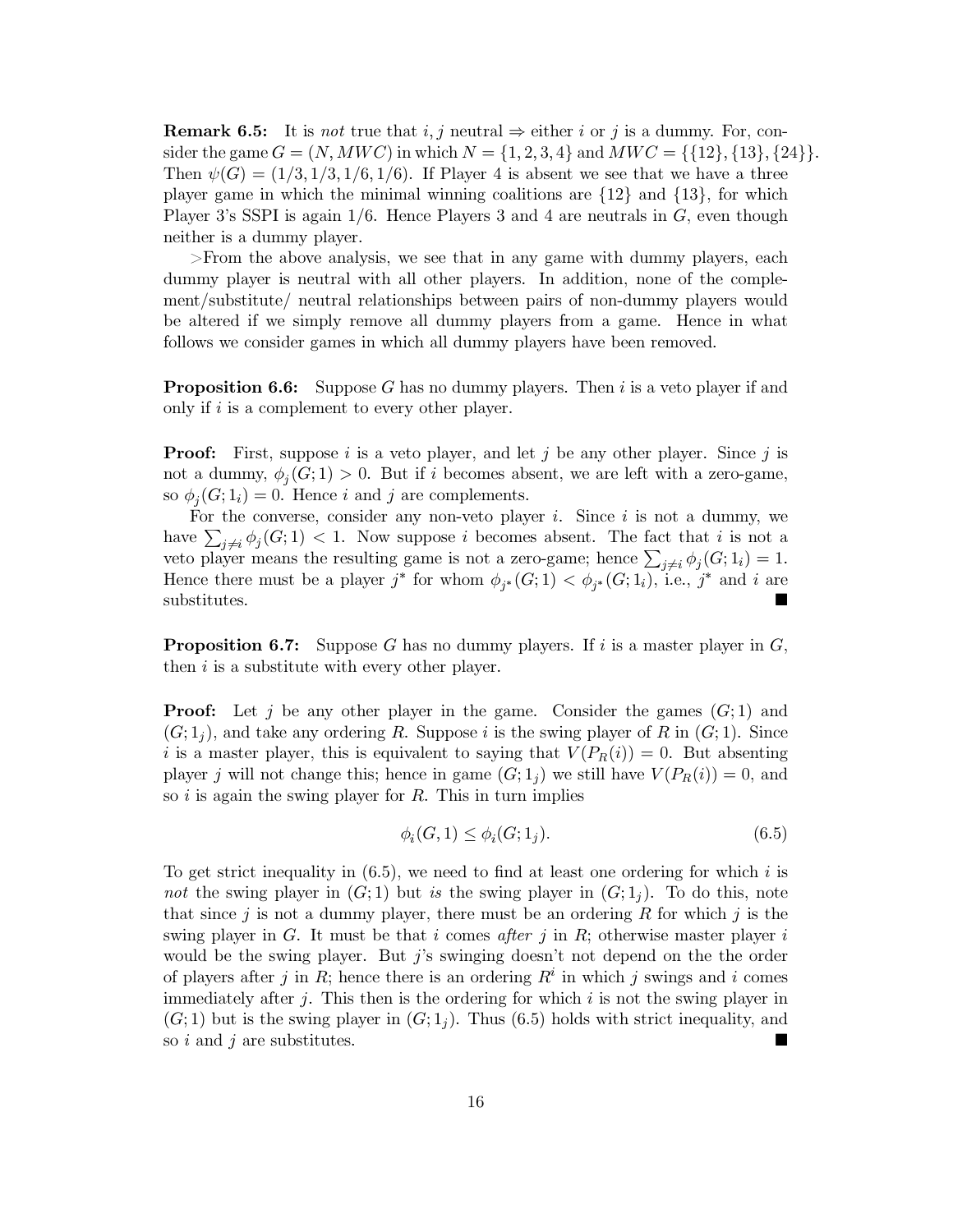**Remark 6.8:** The converse of Proposition 6.7 is not necessarily true. For instance, consider the  $n$ -player simple game in which the winning coalitions are those containing m or more players  $(1 < m < n)$ . Then each player is a substitute with all others, yet no player is a master player.

#### An Absentee Banzhaf Index  $\overline{7}$

We remark here that a similar analysis for an "absentee Banzhaf index" has been carried out. These results will be presented in another paper (Quint, 2003).